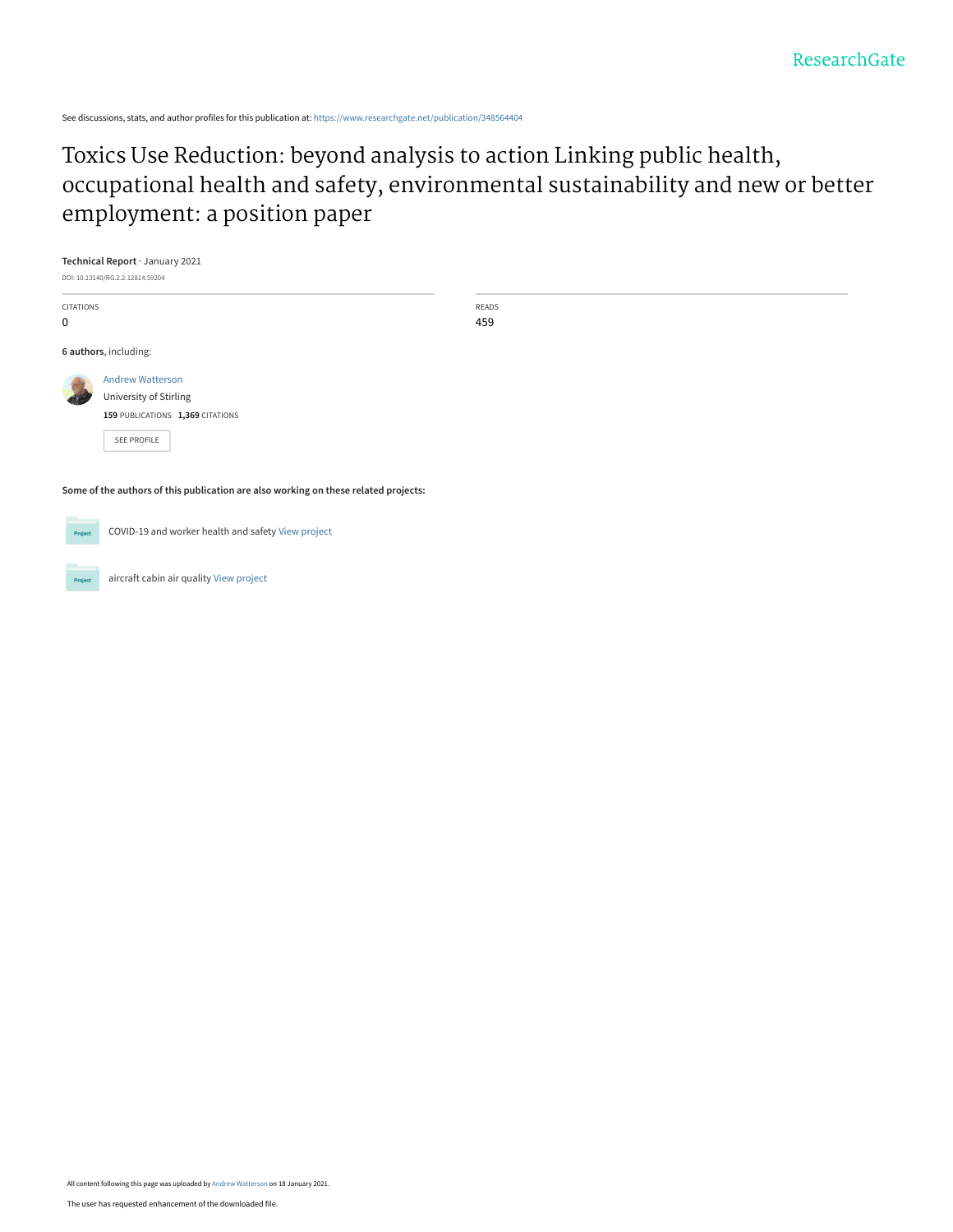# **Toxics Use Reduction: beyond analysis to action**

**Linking public health, occupational health and safety, environmental sustainability and new or better employment: a position paper** 

**Andrew Watterson (Stirling University), Ian Tasker (Scottish Hazards ) Kathy Jenkins (Scottish Hazards), Hilda Palmer (Greater Manchester Hazards Centre)** 

**Technical Report Number 30 15 January 2021** 

**TUR is a "planning tool" for more efficient industrial operations that would produce less waste. Toxics use reduction involves in-plant changes that reduce, avoid, or eliminate the use of toxic chemicals or the generation of hazardous waste, emissions (to air or land), and by-products per unit of product manufactured (Source: TURI).**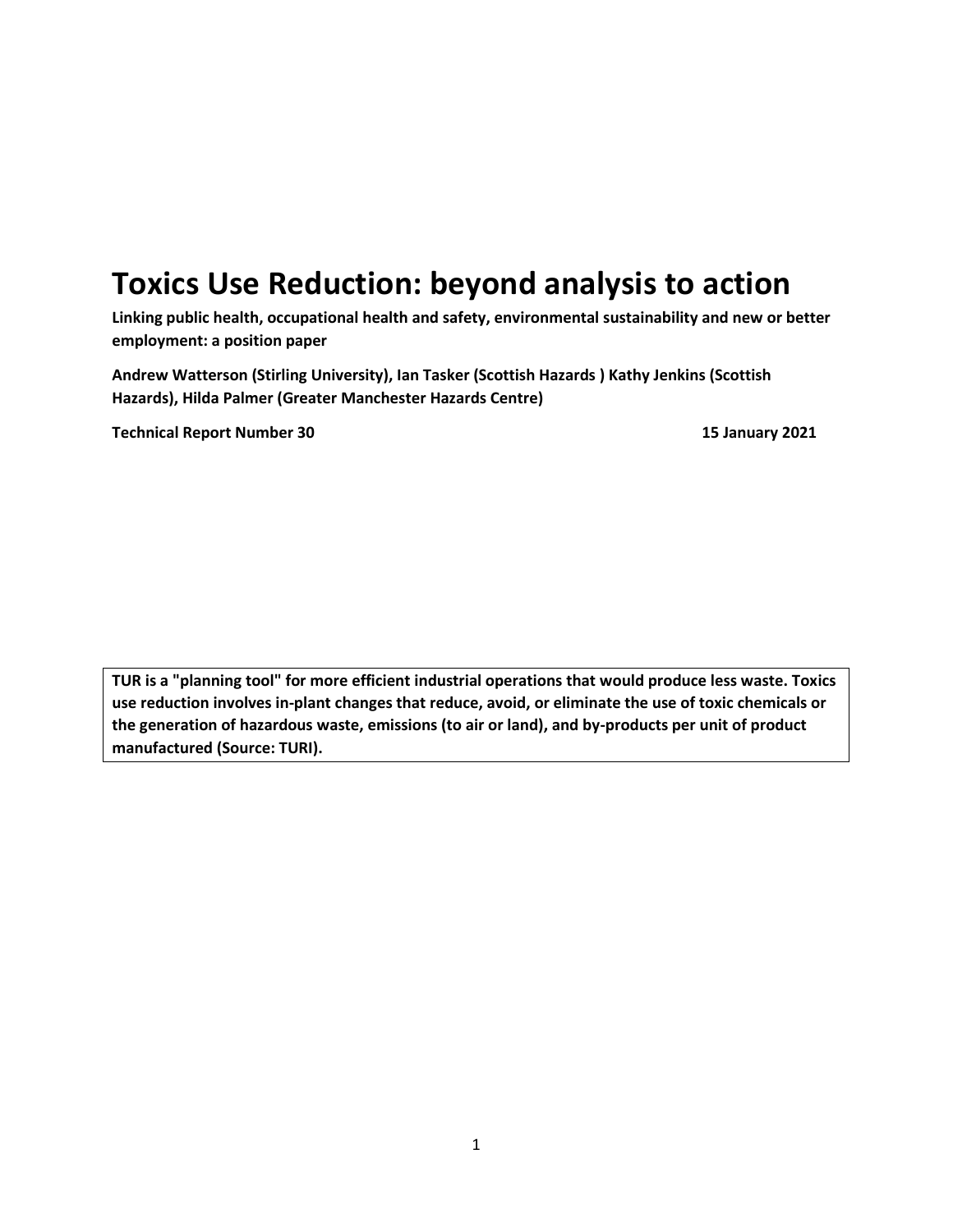# **INTRODUCTION**

# **What are toxics?**

"Toxic"" has its origins in Greek and Latin words relating to archery – toxon for bow and toxikon for poisons on arrows shot from bows. Now toxic means poisonous and usually refers to hazardous substances although we should also not forget there can be ''toxic'' work practices and "toxic work organisations" due to bad management that can damage mental health through for example stress, overwork, and shift systems. So, these toxic substances or 'toxins', usually chemicals, now rain down like arrows on workers, their communities and the environment. Effective efforts to remove or reduce them at source in workplaces and wider environments will be a major contribution to both occupational health and safety and public health.



Toxics use reduction (TUR) would therefore seem at first sight to be an approach everyone would support if it was technically possible. It should be part of a policy that contributes to environmental justice and workplace democracy, the green new deal and sustainability. Employers, workers, communities, environmental groups, local and central government should all be in favour of such policies. However, if the costs, time, and resources of reducing or removing toxic substances are viewed as high or too high or too difficult by employers and if the human and economic costs of continuing to use such substances are paid by workers, communities, and the environment and not by employers, then there may be resistance to TUR. The problems may be further compounded by limited or absent regulation, inspection and monitoring of toxic substances and the proper enforcement of laws to control them. Further problems may emerge because of the failure or inability to record the harms done by toxic substances. This may lead to arguments that TUR is not needed.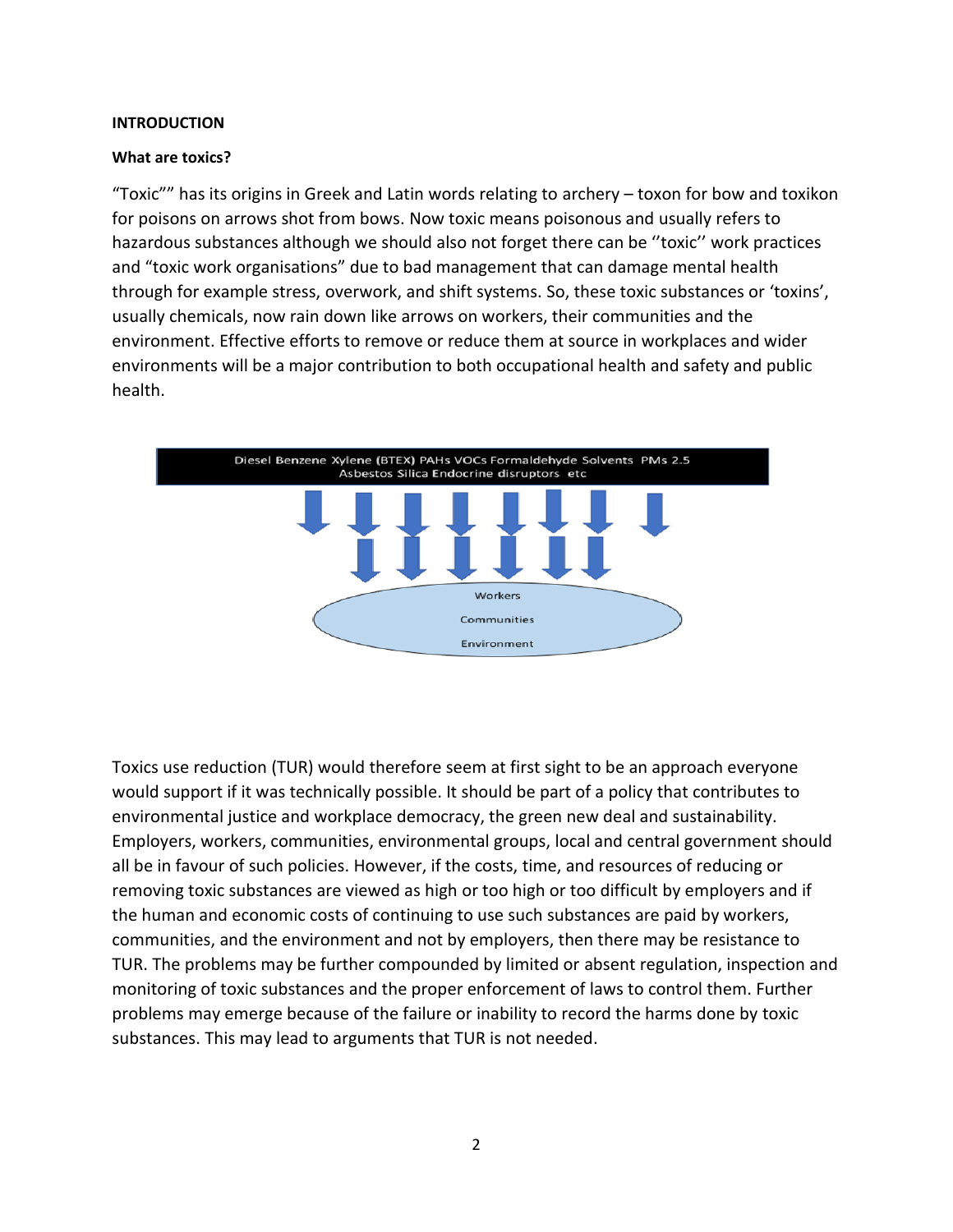Some of the most dangerous and toxic substances that workers and the wider world face are of course a range of air pollutants and carbon. Global climate change is caused by dangerous substances. Linking worker occupational health and safety to concerns about global climate change and air pollution is therefore vital. Exposure to hazardous substances in workplaces must be added to exposures from the wider environment (and vice versa), the importance of mixtures and the effects of very low-level exposures for example to endocrine disruptors on risk estimates.

To fully assess the toxics use reduction decisions needed, it is therefore necessary to have more information about the life cycle analysis – detailing the life of a chemicals from extraction, production, use, incidental pollution, contamination, and disposal - of the chemical used. In addition, the cumulative exposures of an employee to that chemical beyond the workplace and from other sources over their lifetime is needed to inform TUR decisions. This may not always be possible or assessments may be incomplete but an incomplete assessment is better than no assessment at all and there are tools and data bases that will help to make such an assessment possible.

Tools such as hazard, risk and body mapping for example will help to identify and prioritise hazardous substances and strategies for choosing what to target in TUR. We should consider more fully how the science has changed in the last decade and concentrate more fully on chemical hazard identification as well as risk assessment with for example mixtures and multiple hazardous substance exposures from a range of sources, exposome calculations and cumulative health impact assessments. Pre-natal exposures need to be factored into hazardous assessments for more effective TUR decisions. There is often little detailed consideration of cumulative health impacts or complex interactions involving many toxic substances (Solomon 2016).

The exposome concept developed in 2005 (Shaffer 2017) to look at total environmental exposures from pre-natal stages and onwards during a lifetime may also prove a useful additional tool. These hazards should now as a matter of course be an integral part of risk assessments but often they are not or are marginalized in policy-making and standard setting. These shortcomings are again powerful arguments for adopting toxics use reduction strategies as the first approach to risk removal and risk reduction.

When we look at TUR, we therefore need to assess the risks from all the exposures to toxic substances that we have within the workplace, directly and indirectly, and from the wider environment. This is an argument for using TUR in wider society as well as workplace TUR. Air pollution for example may occur as the result of a particular process or task but the load of pollutants may then be added to by air pollution from elsewhere in the workplace, from materials used in the building, from pollutants generated by other workplaces and from the wider environment such as fumes from transport and energy sources. There is now a very short window globally to controls some toxic hazards that are major contributors to climate change as well as air pollution.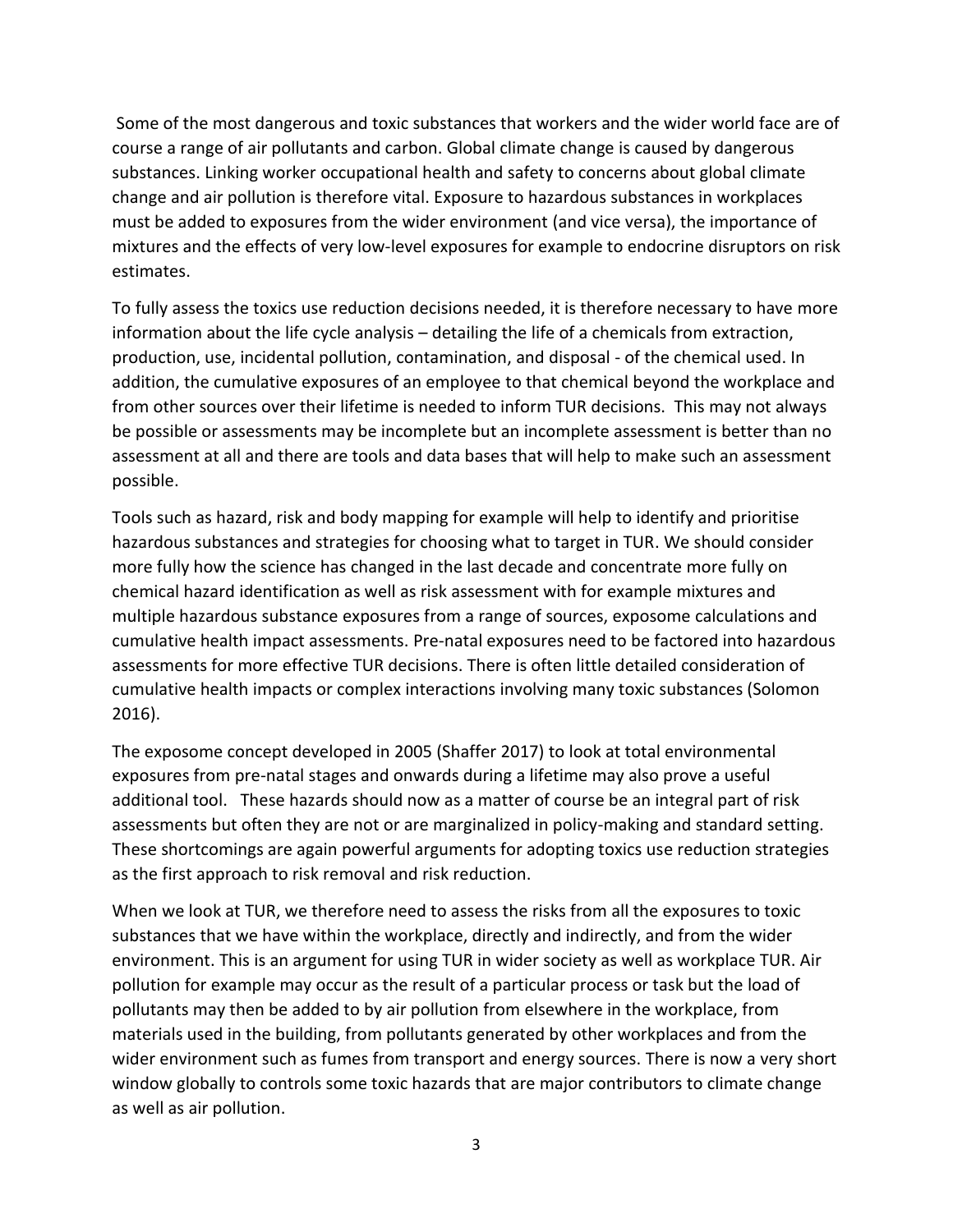The workplace focus should be on the hazard and its removal first, then the risk and then mitigation. Yet UK practices if not policies, regulation and enforcement appear to be operating back to front. This has often meant still greater emphasis being placed on individuals to safeguard themselves from chemical hazards rather than the adoption by employers of toxics use reduction through less hazardous substitutes. These issues are explored in more detail later in the paper against the background of toxics use reduction success stories for example in engineering, services, construction materials and printing.

# **Critiques of TUR**

These have been widely debated since the early development of TUR in Massachusetts because of the perceived lack of information on what risk was with regard to toxic substances and how it could be measured. In 1993, the pros and cons of TUR were described. The cons included the arguments (1) that laws already existed that would deal with the issue and no new regulations were needed (2) that there were benefits to be gained from toxic chemicals such as BTEX and these could not be replaced or not easily (3) TUR would be an unnecessarily intrusive government intervention (4) few or no known less hazardous substitutes exist (Laden and Gray 1993).

These counter-arguments continue to be put often as part of bigger neo-liberal arguments about freeing up markets for manufacturers, the spurious belief that markets would naturally safeguard public health and worker health and safety, the need for deregulation and red tape, accusations of risk aversion and chemophobia. At the time, all these arguments were refuted. The tragedy of the gas leak at the Union Carbide plant in Bhopal and the refusal of the plant's new owners, Dow Chemicals to accept liability for tens of thousands of deaths, cases of disease and birth defects in children is a lesson that neo-liberal supporters continue to ignore. The foreseeable and preventable failures in such cases as Bhopal and indeed Grenfell are brutal reminders about hazardous materials and flawed safety systems, compounded by a refusal to listen to expert, community, and worker warnings.

Since the 1990s even more evidence has been gathered on substitution including EU REACH impacts and other initiatives, on the need for effective public health measures to reduce the impacts of hazardous substances and the greater damage many are known to do not only to workers but to the public at large and the environment. Global climate change research and evidence of air pollution and plastics pollution have added further and huge drivers to the need for toxics use reduction.

#### **Why do we need to reduce or remove exposure to toxic substances?**

Hazards for toxic substances include occupational cancer to chronic respiratory diseases, adverse reproductive and developmental effects, immunotoxicity , neurological diseases, mental health impacts, and cardio-vascular diseases. Calculating the risks presented by the toxic substances individually, in combination and in inter-actions with a variety of other materials and exposures is highly complex. That is why removal or reduction of the number of toxic substances in the workplace is a far easier task than assessing the complex risks and identifying illnesses caused by exposures. The International Agency for Research on Cancer suggests that globally 7 to 19% of all cancers may be due to toxic environmental exposures but relatively few of these will be recorded in the UK even in 2019. There are still huge problems with the lack of comprehensive chemical toxicity assessments.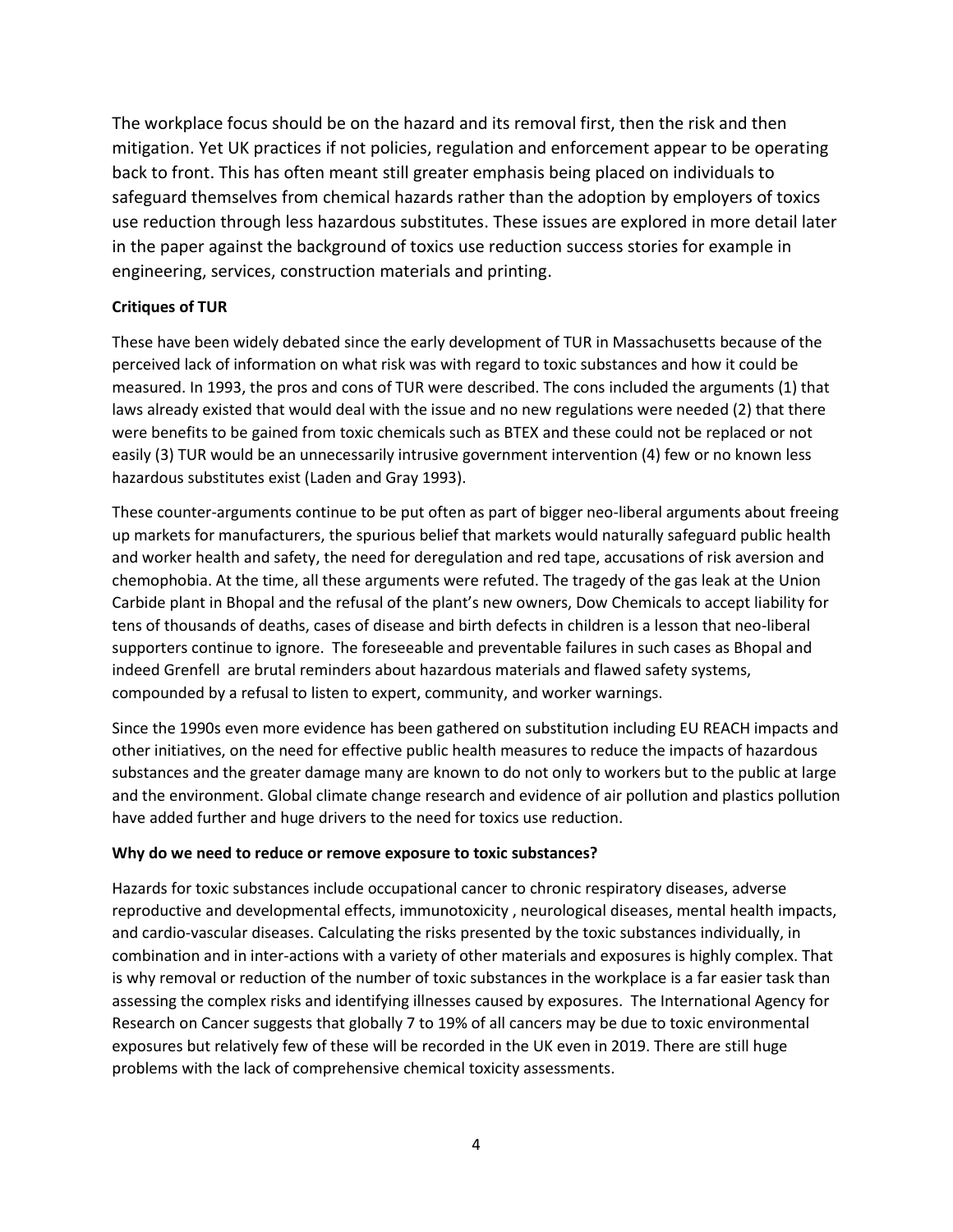In the 2000s, it was estimated in the USA that even with chemicals used in high volumes, only around 10% had partial hazard assessments available and none had complete hazard assessments. In the late 1990s USEPA found that 43% of high-volume chemicals used had no toxicity information available at all. Only 7% had a full set of basic toxicity information available and since that time evidence indicates the data gap has not been closing significantly but new threats to public health have emerged (Applegate and Bauer 2006).

A widely used metal that has been with us for centuries, lead for example, illustrates the problems still faced in controlling toxic substances in the workplace often with wider environmental impacts. The acute neurological effects of lead were gradually recognized in the workplace and some regulations introduced. Then reproductive threats to pregnant women were recognized and women employees were excluded from the workplace. Sometime later the reproductive hazards to men were recognized. More problems have emerged in the last thirty years with environmental and occupational 'low level, long term' exposure linked to blood pressure and heart disease, kidney function and low birth weights. It has been estimated that about 5000 GB workers a year have lead above 10 micrograms per decilitre in blood (µg/dl) throughout the 2000s. Action levels for employees are set at 50 µg/dl and at 25 µg/dl for women of childbearing age. In some states in the USA all elevated blood lead levels of more than 25 ug/dl adult, and more than 10 ug/dl for children under fifteen years of age have to be reported to the state authority within two days. Regulatory agents are told when more than 25 µg/dl are recorded. Since 1991, evidence has existed that children's physical and mental development can be affected at blood lead levels of <10 µg/dl. California State considers " current science strongly indicates that worker blood lead levels should not exceed 5 to 10 µg/dl over a working lifetime" The USA Environmental Protection Agency additionally considers lead a probable human carcinogen. So we have a hazardous substance with significant potentially serious risks still present in many Scottish workplaces.

With the introduction of REACH provisions in 2007 and the application of regulations such as COSHH 2002 and in various earlier forms, some occupational health and safety practitioners consider the health threats from chemicals is well under control but evidence indicates otherwise. The European Chemical Agency (ECHA) plays a role in assessing threats from existing chemicals but resources and staff are limited, the task is huge and the EU is often hamstrung by hostile governments and vested interests and unable to act. In addition , post-Brexit UK deviations from and weakening of REACH seem likely when deregulatory governments are in office.

This is why bodies like WHO and the European Environment Agency support the application of the precautionary principle to chemicals where risks of long-term health damage to workers and the public have been flagged. This is a safety first and 'balance of probabilities' approach espoused for good reason by many in public health as the lead case study demonstrates. It is a major plank of TUR. Yet scientists may value the null hypothesis approach more highly, seek proof of safety 'beyond reasonable doubt' and protect their rights to innovate first and count societal costs afterwards. Industry too is hostile to the principle because it may stifle innovation and smacks of too much market intervention. Regulators are often directed by government to respond to economic development and industry interest as a priority. A 'wait and see' philosophy then emerges but history shows that for many long-term occupationally and environmentally-caused diseases this simply does not work.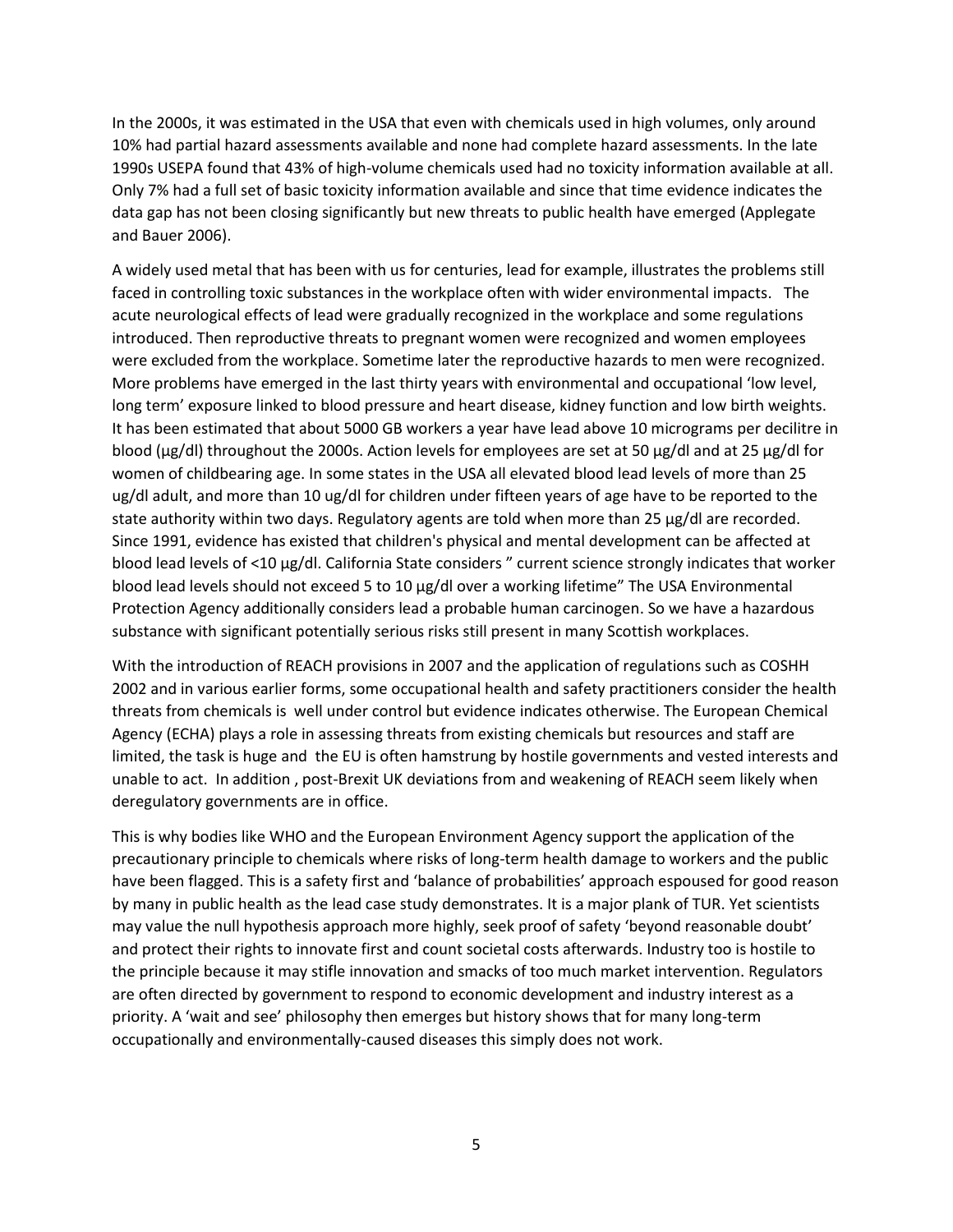Governments, their agencies, and professionals generally argue they are for goodness and against sin. Exposing workers and the public to toxic substances where there are alternatives would be viewed as sinful and the idea of toxics use reduction would be viewed as goodness. In theory everyone supports the reduction of toxic substances, processes, and work systems. In practice, for reasons including those of profitability and externalisation of costs, production, and ignorance, those in power, whether at Government or workplace level do not take action or their actions are limited and harmful to workers, the public and often the wider environment. This is the problem we face across the UK.

# **The State of Play in figures on the burden of disease related to toxic substances**

An ETUC report estimated 500,000 work-related cancer deaths 2014-19 (the period in office of the current European Commission and Parliament) across Europe, part of a total of 900,000-1 million work-related deaths over the same period in EU member states. 200,000 people are estimated to die every year in the European Union because of workplace diseases, illnesses, and injuries. Hazards Campaign estimate 18,000 work-related cancer deaths each year, 6,000 work-related deaths from respiratory illnesses/obstructive lung diseases, 6000 deaths from other work-related diseases including restrictive lung diseases & neurological logical diseases and other lung diseases. Just these 3 groupings alone from dangerous substances produce a work-related annual deaths figure of 30,000 in GB.

The HSE Health and Work Strategy estimated 1.3 million people who worked in 2015/16 were suffering from an illness they believed was caused or made worse by work. HSE also estimated there are 13 000 deaths a year linked to past exposures to hazardous substances at work. New cases of work-related illness resulting from current working conditions (excluding long-latency illness) led to costs of around £9.3 billion in 2014/15.

Past working conditions also continue to cause high costs today, and HSE estimates that new cases of work-related cancer, caused largely by past exposures to carcinogens at work, resulted in costs of around £12.3 billion in 2010.

Some toxic substance controls get tougher it is true although there are regular efforts to weaken or ignore such standards as we have seen with chromium VI used in paints and engineering and the herbicide glyphosate in the last 12 months. Whilst some standards may get tougher, we also find out more about dangerous substances. There are currently well over 80,000 commercial chemicals available around the world although of course not all are used widely or in great quantities and not all are toxic. More than 700 new chemicals also come on to the North American market each year. Wendy Chavkin coined the phrase 'double jeopardy' for women exposed to hazards at work and at home. Most of us now face at least quintuple exposures to chemicals – at work, at home, in the air, in water and in food – far more than half a century ago.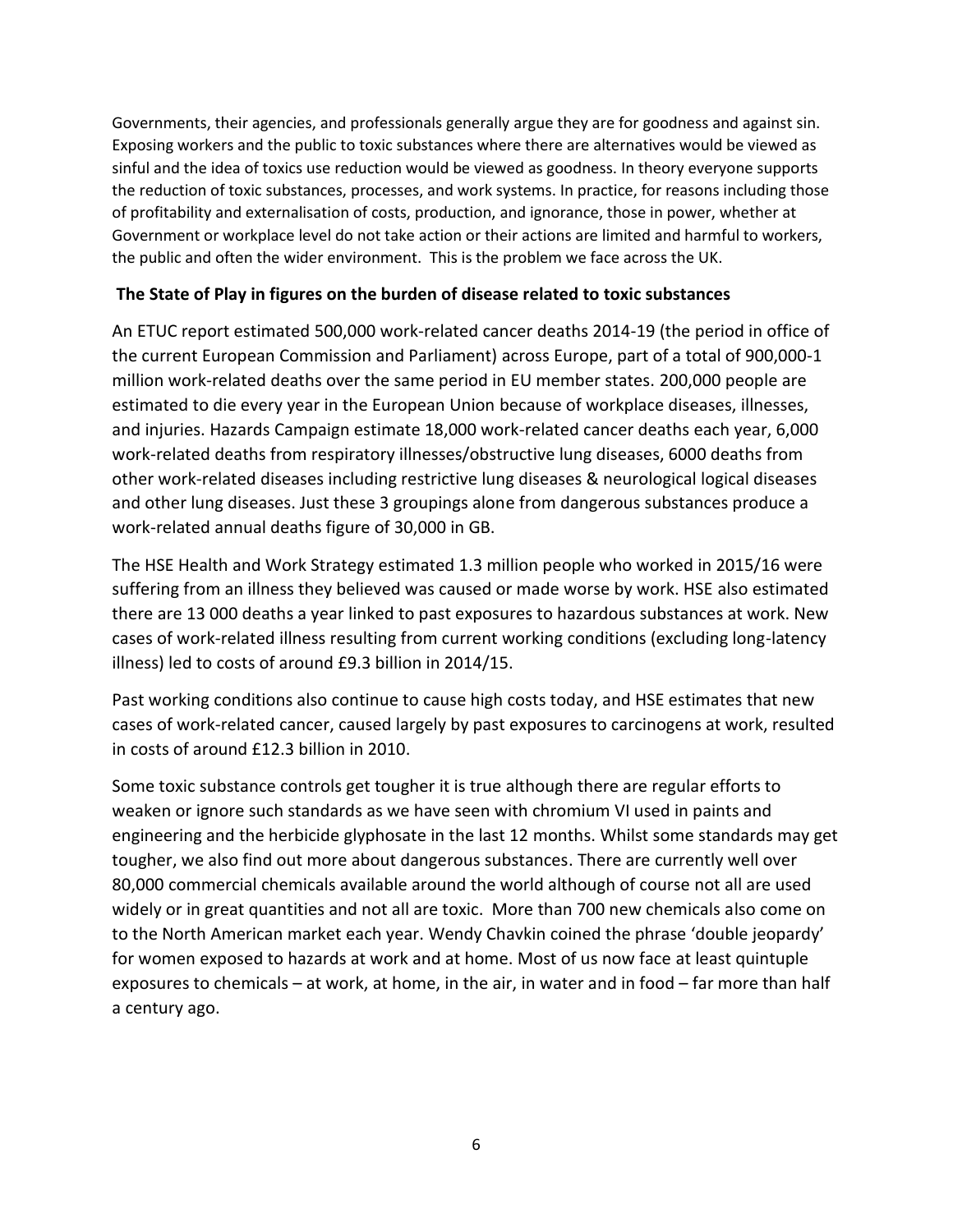#### **What exactly is Toxics Use Reduction and what models exist already?**

Massachusetts along with Oregon have had the longest involvement with TUR through legislation. The former has conducted a great deal of research and evaluation on the policy and practice of TUR, following the passage of the 1989 Act. In 1989, the Toxics Use Reduction Act in Massachusetts was introduced, following negotiations between industry and environmental groups "to promote safer and cleaner production that enhances the economic viability of Massachusetts firms". The term is widely used and at one level is self-explanatory and could include reducing toxics use in workplaces as well as the wider environment with all that entails for improved public health. The state views TUR as a "planning tool" for more efficient industrial operations that would produce less waste and considers the tool involves in-plant changes to "reduce, avoid, or eliminate the use of toxic chemicals or the generation of hazardous waste, emissions (to air or land), and by-products per unit of product manufactured". The Toxics Use Reduction Institute (TURI) at the University of Massachusetts, Lowell, which supports TURA initiatives and work in the mid-2000s used the following definition : "Toxics use reduction (TUR) is a fundamental form of pollution prevention that focuses on the use of toxic chemicals and the generation of wastes in the manufacturing process. It does not focus on the management or treatment of wastes once they are produced". TUR is effectively a "planning tool" for more efficient industrial operations that would produce less waste. Toxics use reduction involves in-plant changes that reduce, avoid, or eliminate the use of toxic chemicals or the generation of hazardous waste, emissions (to air or land), and by-products per unit of product manufactured.

TURA targeted objectives included establishing a state-wide goal of reducing toxic waste generated by fifty percent (50%) by the year 1997 using toxics use reduction as the means of meeting this goal. To do so, they chose a TUR approach to obtain compliance with laws and regulations dealing with 'toxics production and use, hazardous waste, industrial hygiene, worker safety, public exposure to toxics, or releases of toxics into the environment and for minimizing the risks associated with the use of toxic or hazardous substances and the production of toxic or hazardous substances or hazardous wastes'.

This joins up rather than duplicates a number of important strands for action that in the UK would include COSHH, HASAWA, the extant EU directives on OSH, and REACH in so far as it will remain in force. For workers and communities, the TURA aim of enhancing and strengthening the enforcement of existing environmental laws and regulations would be welcome in the UK.

TURA/TURI additionally aimed to sustain, safeguard, and promote the competitive advantage of businesses, large and small, while advancing innovation in toxics use reduction and management. This should appeal to employers in the UK who would report quantities of toxic chemicals used, generated as by-products waste) and shipped in or as product. They would then receive support, training, and information on how to prepare a Toxics Use Reduction Plan, in which they examine how and why toxic chemicals are used at their facility and evaluate what their options are. Under TURA , there were about 500 companies (2018/19) required to report annually on toxic chemicals used and toxic by-products generated [\(https://turadata.turi.org/\)](https://turadata.turi.org/). Between 1990 and 2016, companies in Massachusetts reduced toxic chemical use by 66%, by-product production by 72% and onsite releases by 92%. 1400 chemicals are now covered by the reporting A firm must manufacture or process 25,000 pounds per year of a listed chemical or must use 10,000 pounds per year of a listed chemical for registration under TURA but much of the data, evaluations and training materials generated by TURA are openly and freely available on the web for anyone in the UK to access and are not restricted to registrants.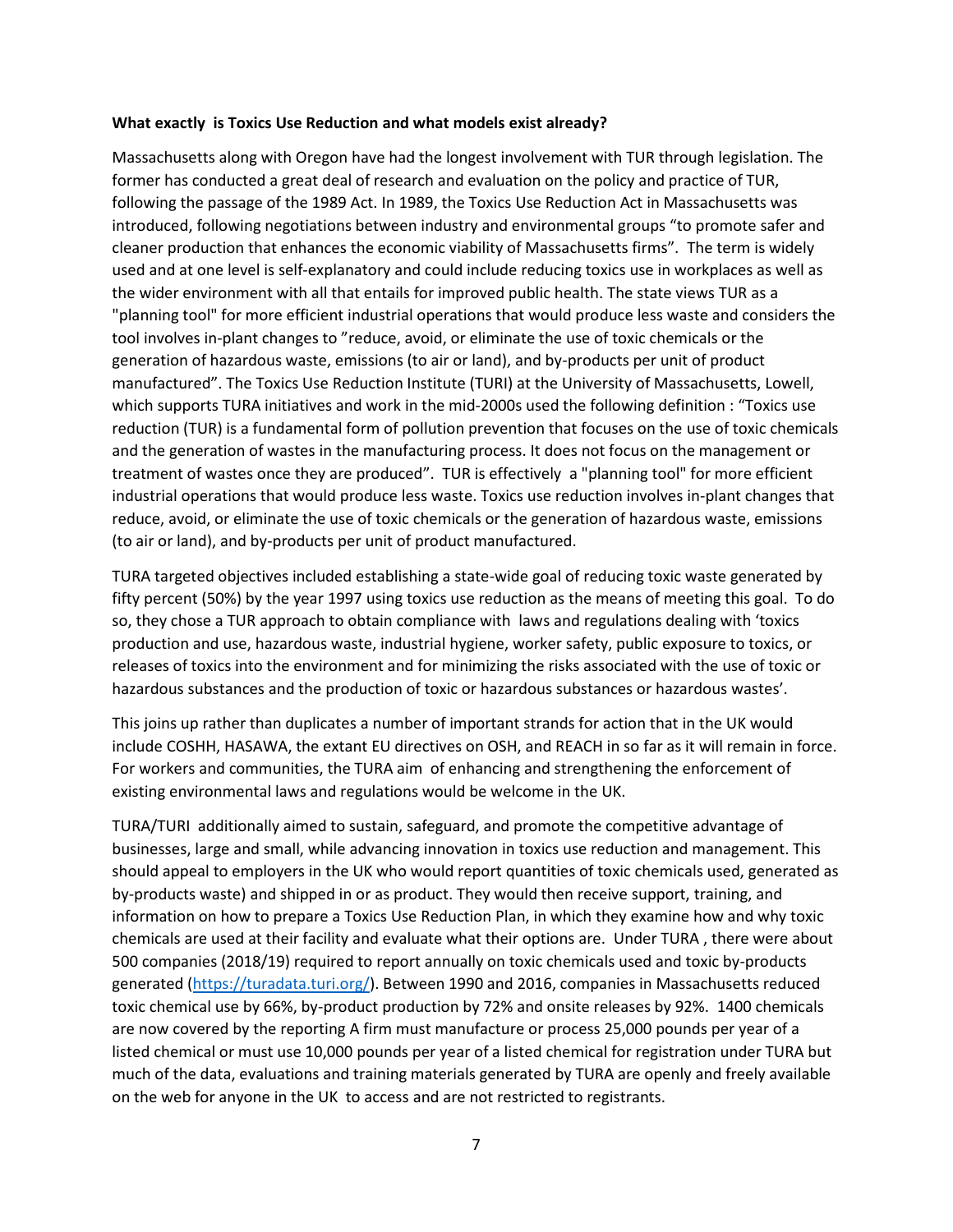TURI have for example supported small business and community grant programmes and educational work dealing with safer cleaning and disinfection, toxic substances in products marketed for black women, and safer alternatives for artificial turf [\(www.turi.org\)](http://www.turi.org/) .

Toxics use reduction is the best method for protecting public health and the environment from hazardous pollutants. This method will and has decreased risk of major accidents from transportation and storage, protected workers from dangerous workplace exposures and created products which are safer for our, the consumer's, use.

#### **What should TUR do in the UK and why?**

The approach should be based on a problem-solving approach. It can utilise occupational health and safety laws and regulations underpinned by what is technically feasible and practical. However, existing laws and regulations do not always ensure a TUR approach because of a lack of monitoring, inspection, regulation, and the necessary information to allow companies to plan for TUR. COSHH does not always removes hazards at source. REACH may reduce hazards through restriction or removal but there are significant gaps in the current assessment of many chemicals and post-Brexit it is unclear in the middle term how REACH will apply. In contrast TUR is strategic and fits into sunsetting and just transition policies using citizen/worker science and participatory action research. TUR also both helps to implement and complements environmental policies and green jobs, control of work and jobs, alternative economic strategies & plans, sustainability, and climate change.

TUR needs to adopt a well thought out, carefully researched goal setting policy as applies in Massachusetts and in Sweden where the emphasis is on action not just analysis but actions that are thoroughly well researched and evaluated. There are major economic benefit by simple TUR actions such as water for solvent and others linked to developing cutting edge technologies . Restricting 4 phthalates (EDCs) in Denmark has been estimated to save 1 million kroners a year. Across the EU, phasing out EDCs saves around 31 billion euros in health-related costs each year in EU, including reproductive & fertility problems; genital malformation; cancers; behavioural disorders; obesity & diabetes (HEAL 2019).

The problem-solving approach in TUR is quite separate from a problem-shifting approach that has too often dominated much of UK past policy, either directly or indirectly. Problem shifting can have unforeseen consequences. Sometimes risks may be shifted from the manufacturer/supplier/employer to worker, community, or public health more widely. Problem shifting is based on a safe worker not safe workplace approach and may result in moving risks from one frying pan to another if not from the frying pan into the fire. For example risks to consumers from pests and diseases could lead to fumigation in ports so consumer risks drop but worker exposure increases. Nanotechnology in drugs, cosmetics & clothes may benefit pharmaceutical companies, manufacturers, patients, and consumers but increase risks for workers in these industries, the wider environment and public health. Shifting and reducing some risks from some groups of workers such as production workers by using different materials and systems may increase risks for maintenance workers, cleaners, and distribution workers. In agriculture, moving from acutely neurotoxic veterinary pesticides to less well researched pesticides where human effects were not thoroughly researched may damage the environment as well as workers later in life. TUR options existed for almost all of the above either through removal or reduction of the hazard and related risks.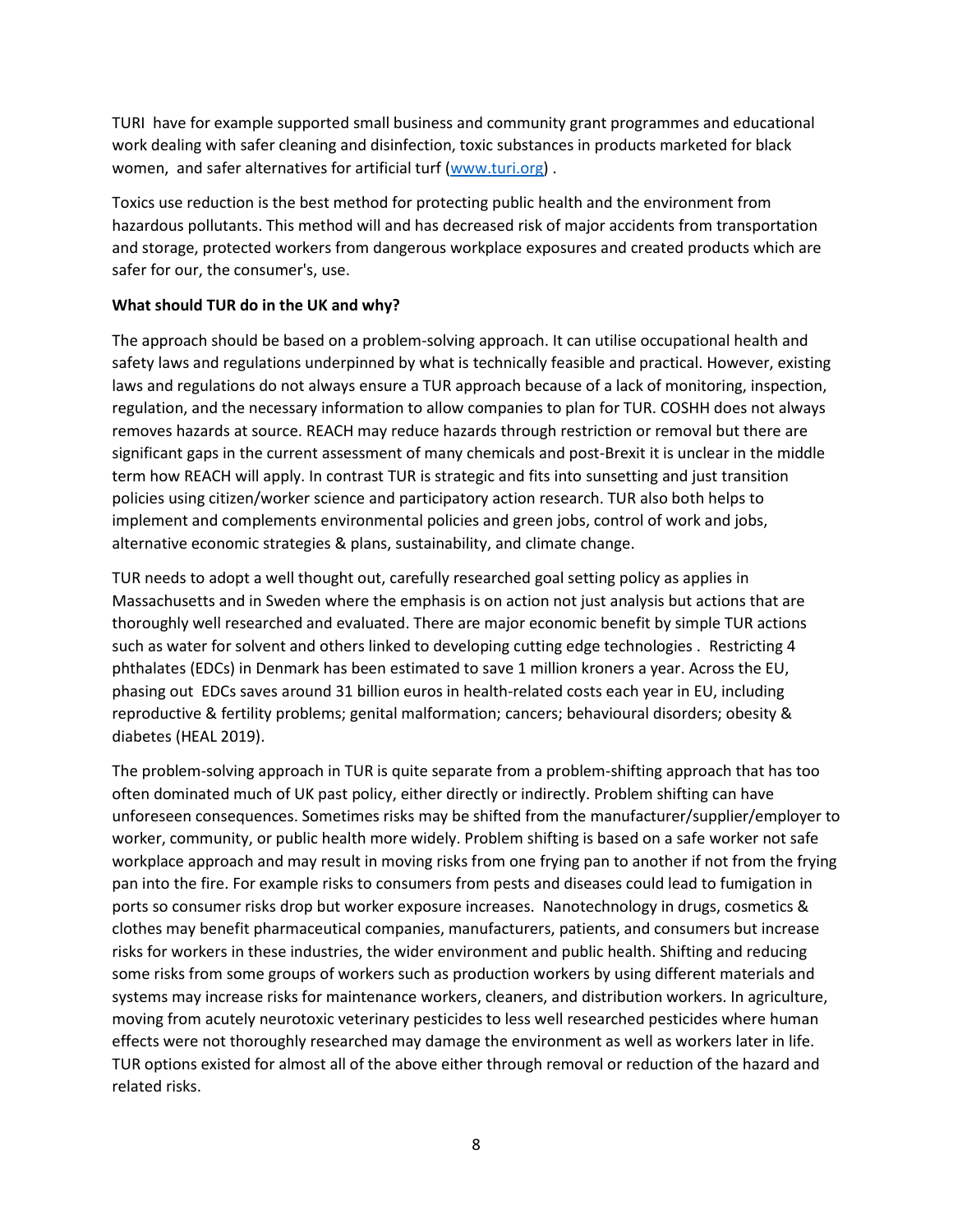The term 'regrettable substitutes' has been used for failures to investigate alternative products properly when dealing with toxic substances. Substituting trichloroethylene with n-hexane did not remove risks and better alternatives and engineering solutions were available. Substituting BPS for BPA was case of out of one frying pan into another. Substituting solvents for water in some cleaning processes was often an economically expensive as well as a hazardous step. Insulation 'improvements' as the Grenfell Towers tragedy has revealed which ignore or downplay assessments of both flammability and toxicity of cladding materials and are based on the cheaper options available put occupiers & emergency workers at risk. Effective and early TUR policies in such circumstances could have prevented catastrophic failures down the line. The problems of contaminated air in planes and reports of aerotoxic poisoning in air crew, cabin crew and passengers is connected to recycled air from engines that saves airlines money and it is argued reduces fuel consumption and environmental impacts of flying. A TUR solution would be to redesign ventilation systems so there is no possibility of contaminated air reaching aircrew or passengers.

#### **Green Chemistry and TUR**

It could be argued that 'green chemistry' has always been an important strand of occupational health and safety and toxics use reduction, It dates back over a hundred years to Thomas Legge's work on various forms of lead, and Alice Hamilton's work with her colleagues on other metals although the term would not have been used then. With the huge expansion of chemical production since the 1970s, the importance of green chemistry has increased significantly.

In 1990, the US Pollution Prevention Act of 1990 effectively started the green chemistry movement. The US EPA defines green chemistry as "the design of chemical products and processes that reduce or eliminate the use or generation of hazardous substances (USEPA nd) ". Examples of how it works are widely available although not always fully evaluated ( Harvard 2011). The benefits of green chemistry for business following some initial investment linked to pollution prevention were highlighted by Rachel Massey from the Massachusetts TURI. These included lower costs for waste disposal, raw materials, worker protection or liability coverage; increased production efficiency; reduced sick days and more (Massey 2017) .

The key principles of green chemistry developed by Paul Anastas and John C. Warner include a variety of elements. Prevent waste rather than clean it up afterwards. Incorporate as much of the materials used in the process into the final product (called atom economy). Design safer chemicals, products, and processes. Increase energy efficiency. Use renewable raw materials. Design products to break down safely at the end of their function. Choose substances that minimize the potential for accidents (Columbia 2014). Such principles can encapsulate occupational and environmental health concerns. These include green/blue work and worker objectives, linked to addressing threats posed by climate change and a lack of sustainable production but also worker health and safety which in practice is often neglected if not ignored in new developments. In 2014, the green chemistry world was mooting the possibility of super-fast computers running on computer chips made from chicken feathers and clothing made of a new kind of spandex, 70 percent of which is made from glucose derived from corn. Both have been partially achieved although the implications for workers of producing such materials does not appear to have been fully explored.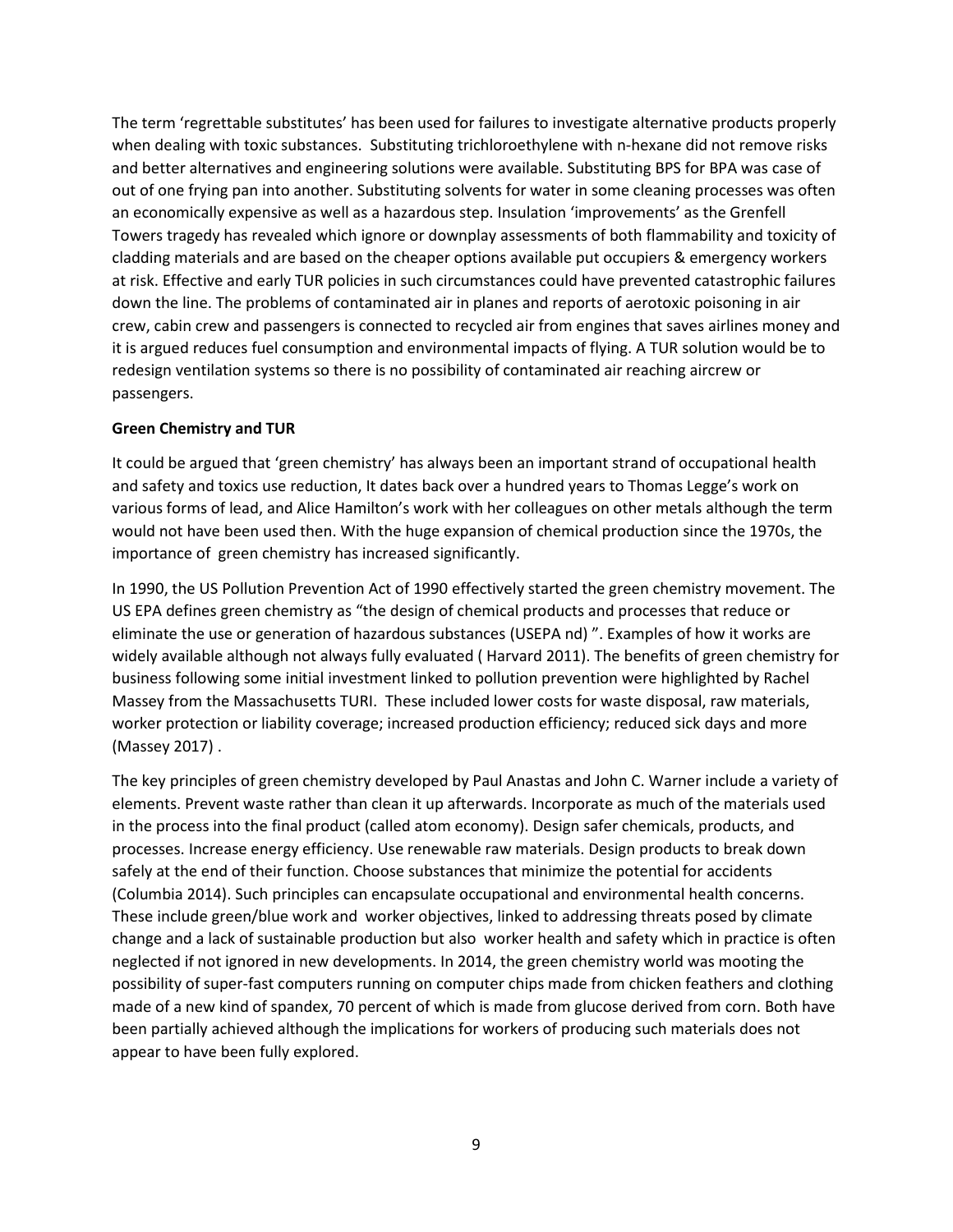#### **How to research toxics use reduction and what tools you might need?**

Developing a TUR strategy and identifying better methods or materials for use in a workplace will often but not always require a good deal of research as well as careful thought and planning if it is to work well and avoid regrettable substitutes. However, there is no need always to re-invent TUR wheels when searching for relevant information.



Data bases already exist that may make your task easier as a worker, manager, or regulator.

In addition to such basic sources as those made available by regulators and under COSHH as well as European sources still accessible through the European Chemicals Agency (ECHA), there are some data bases especially useful for trade union safety representatives and other workers.

These exist on the TURI web sites, on Chemhat and on Subs port. Each data base may cover different ground or provide different types of information so all three are worth searching. As an illustration of what is available on the various data bases, the endocrine disruptors BPA BPS are used. Endocrine disruptors present major occupational health and environmental health problems at very low levels but actions to control, reduce exposures and remove them have been limited.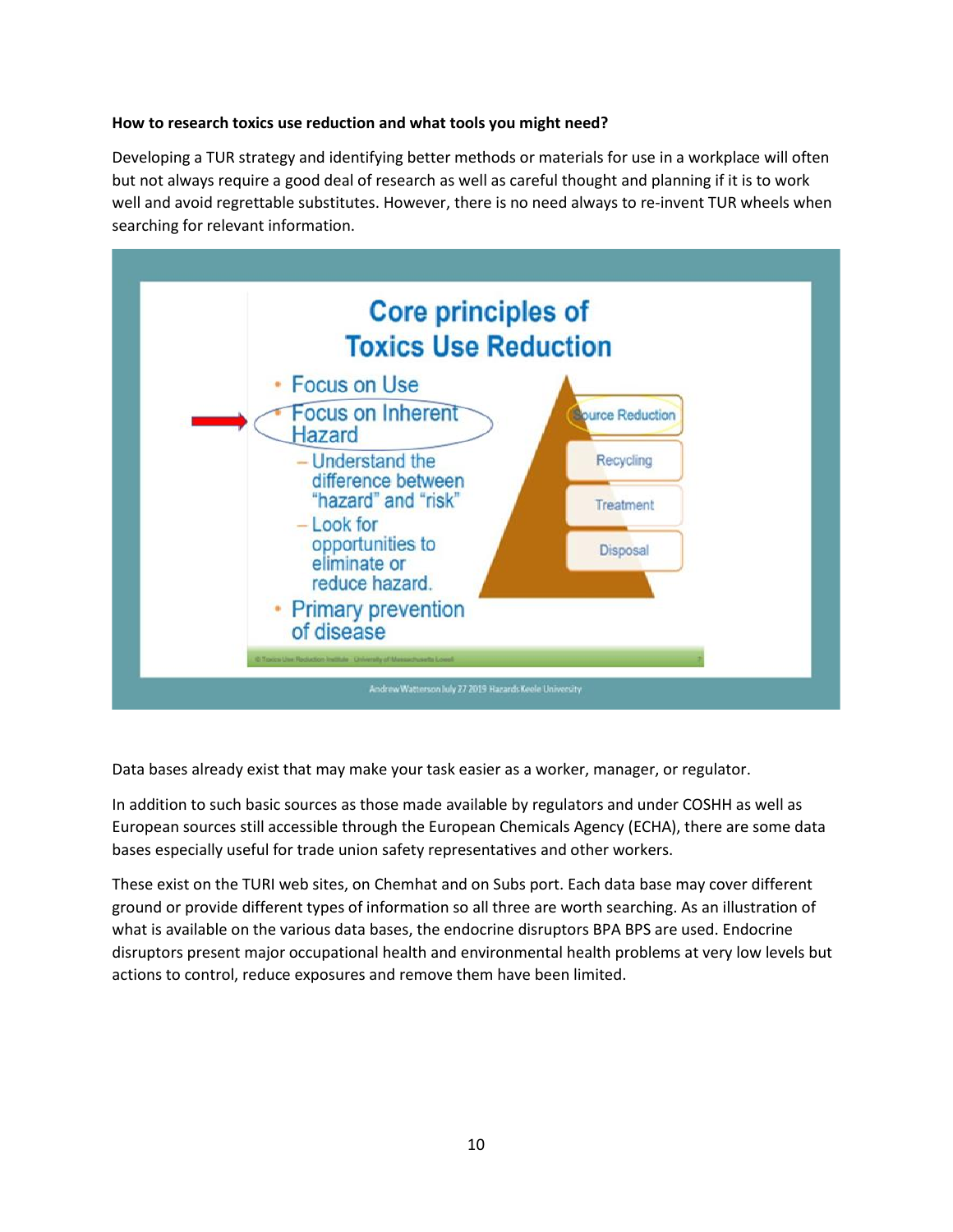

The hazards of some of the chemicals are listed along with information about the substitutes available.

# SUBS PORT on BPS - no entry but information on BPA

(SUBSPORT is a European substitution e-tool to reduce the risks of hazardous chemicals safely operated by EASHW)



Andrew Watterson November 2019 Scottish Hazards Conference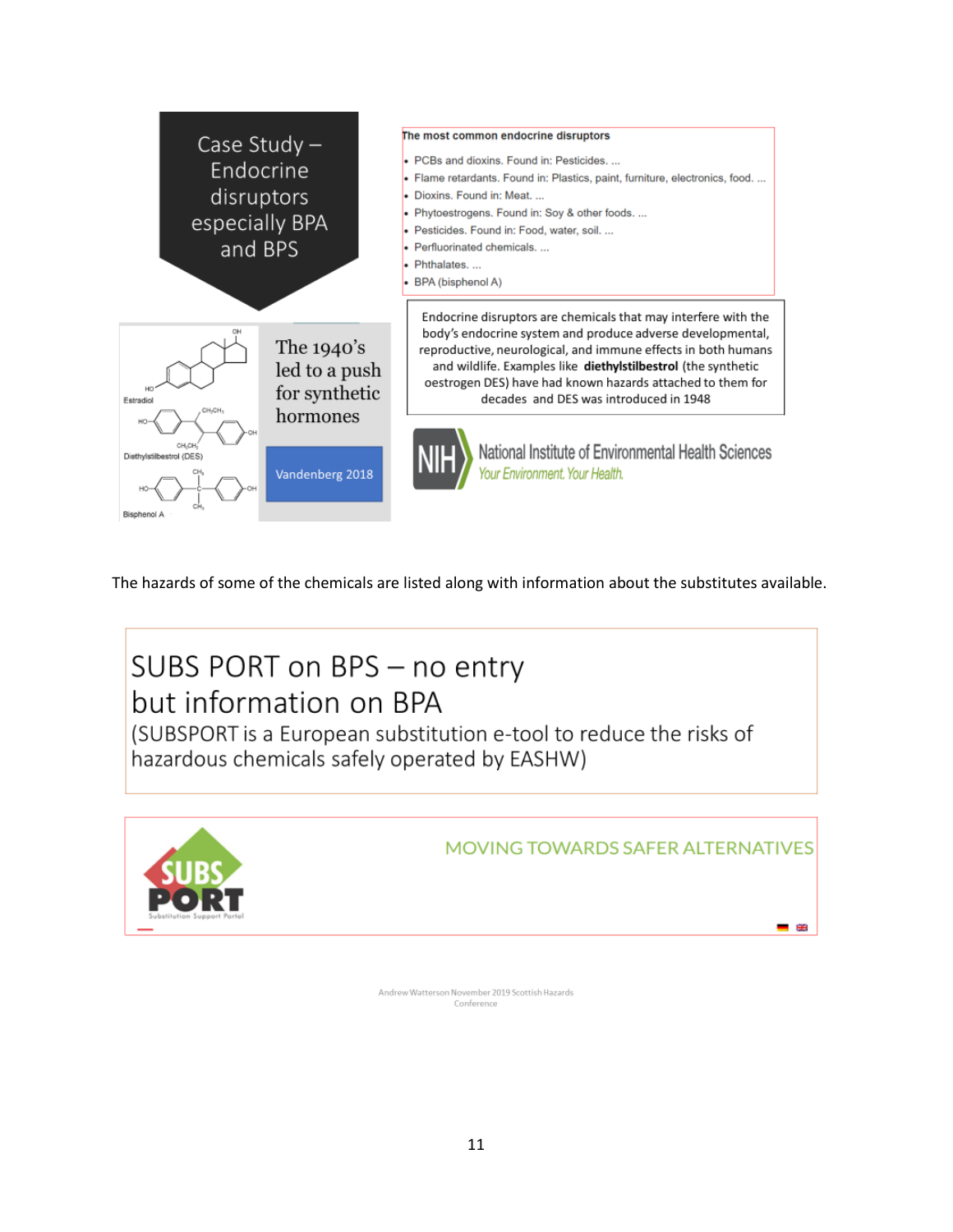

 $\bullet$ Electronic (email) receipt

Check out this TURI funded public service video and related resources at https://www.bpa-free.me/

> Andrew Watterson November 2019 Scottish Hazards Conference

As the TURI example shows, it may be possible to remove hazards completely without changing to other chemicals by rethinking what is required. Similar solutions have emerged for example by switching to water-based paints rather than solvent-based paints: the problems of paint chemicals are not entirely removed but greatly reduced. Similarly questioning the use of nanomaterials to keep socks 'fresh' or using chemicals to keep rooms 'fresh' may lead to decisions to dispense with the chemicals all together.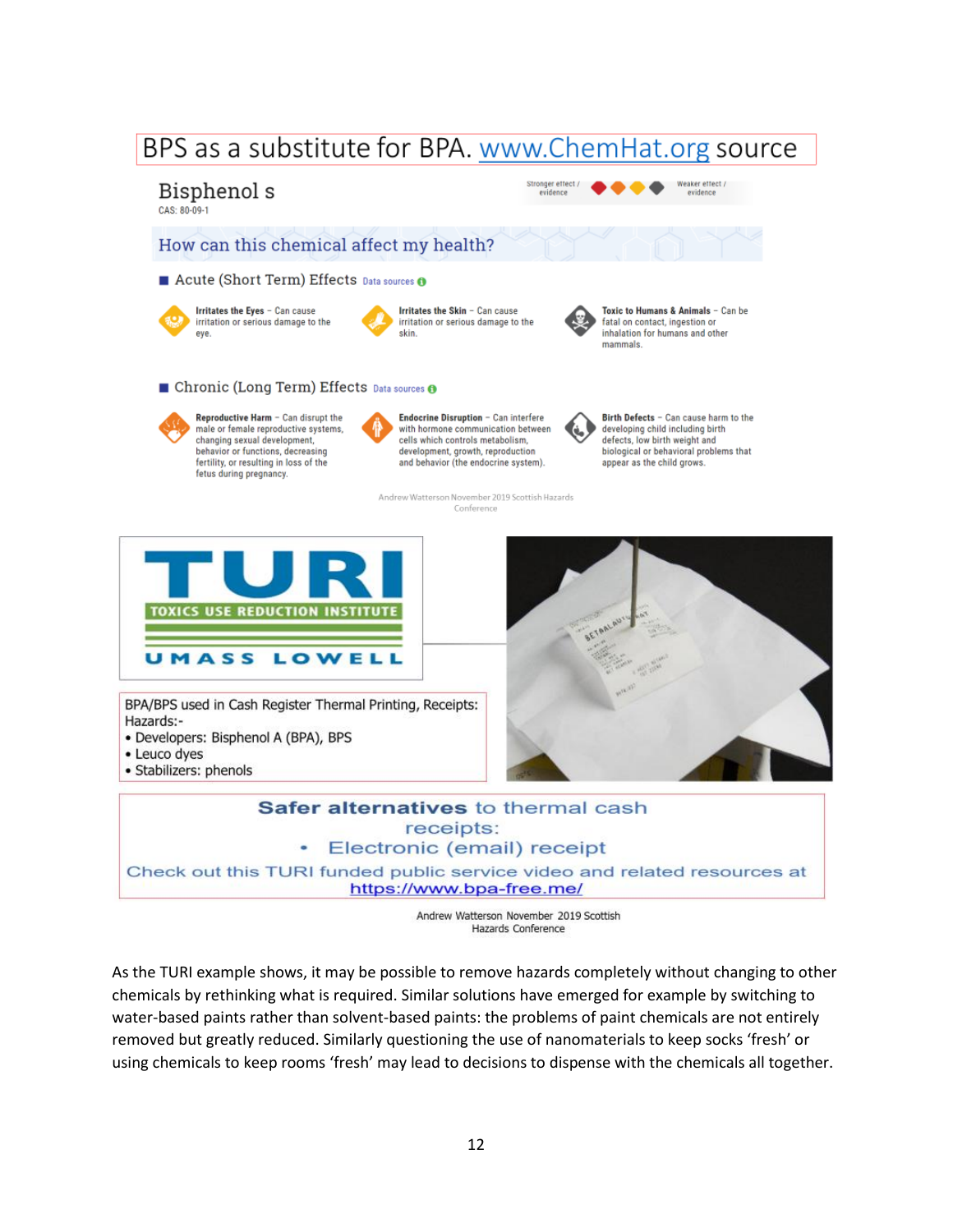# **The role of trade unions, worker representatives, environmental groups, employers and communities in TUR**

Trade union safety representatives, environmental groups and possibly communities and residents can have a critical role in influencing and working with employers to address the use, production, or disposal of toxic substances in a workplace or on a site. The Blue Green Alliance in the USA has successfully brought together trade unions and environmental groups to press for TUR-type strategies that produce healthy and safe jobs, a clean environment locally and sustainable products and processes [\(https://www.bluegreenalliance.org/\)](https://www.bluegreenalliance.org/).

The TUC and its health and safety newsletter, Risks, have explored and promoted toxics use reduction as a way to reduce or remove hazardous substances from the workplace [\(https://www.tuc.org.uk/\)](https://www.tuc.org.uk/). Unions like Unite have also flagged toxics use reduction with members in regional health and safety events. Groups such as the Hazards Campaign, Scottish Hazards have promoted toxics use reduction through articles, training aids and workshops over several decades most recently at their online conference Towards a Greener World and Workplace [\(The Massachusetts Toxics Use Reduction Act \(TURI\)](https://www.scottishhazards.org.uk/wp-content/uploads/2020/12/Massey-Scottish-Hazards-Conference-Dec-4-2020-1-1.pdf)  [\(scottishhazards.org.uk\)\)](https://www.scottishhazards.org.uk/wp-content/uploads/2020/12/Massey-Scottish-Hazards-Conference-Dec-4-2020-1-1.pdf). The UK Hazards magazine provided major coverage of TUR initiatives, campaigns, and tools on a regular basis. [\(http://www.hazards.org/toxicsusereduction.htm\)](http://www.hazards.org/toxicsusereduction.htm).



Trade unions can work up their own site-specific, company or sectoral TUR strategies and put together data bases on chemicals used in their work and alternatives available. The TUC and STUC could provide additional support if it viewed TUR as an important and integral part of the Green New Deal and Just Transition/Sunsetting agendas that links green jobs with sustainability and climate change targets.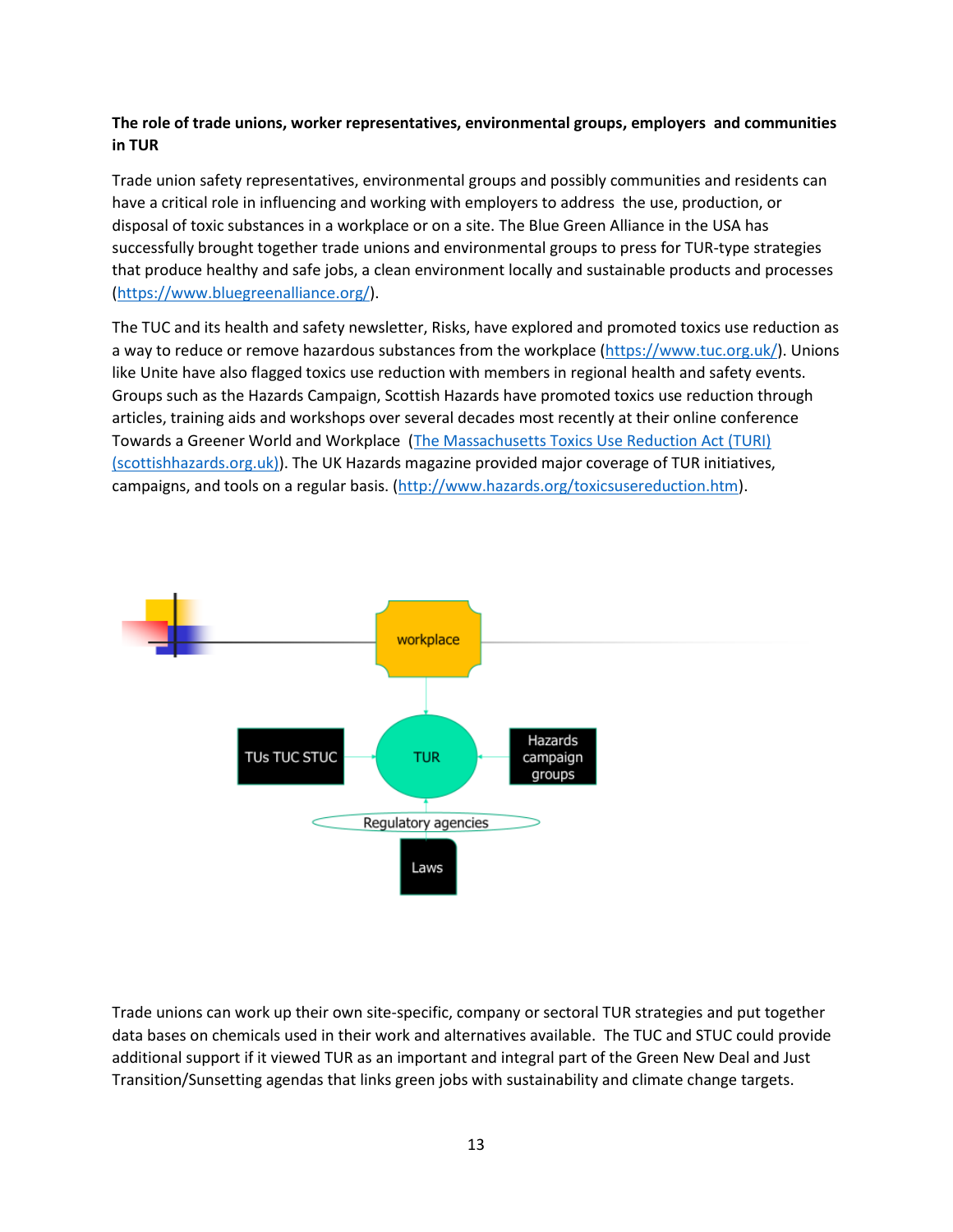They could also lobby for TUR through calls for a range of other interventions: new laws, regulations, funding, support from staff in existing agencies (HSE, NHS, NHSS, PHE, HPS, EA, Sepa) etc. In Scotland groups like Scottish Hazards are exploring links with Just and Green Recovery Scotland <https://foe.scot/just-and-green-recovery-scotland/> that may be means to carry forward more TUR work.

The TURI data bases already available provide a good foundation for doing this in several sectors, public and private, along with the Subs port and ChemHat data bases and other sources freely available on the web such as within ECHA . They can draw too on laws and regulations currently in force in the UK – HASAWA 1974, CPL-related regs, Management Regs, COSHH and SRSC Regulations etc - both to obtain information on risk assessments, SDSs, gather more specific details and get time to analyse their findings. Bodies such as PAN, HEAL, Health Care with Harm can provide information on particular hazards or employment sectors. Similarly groups such as WWF, FOE, Greenpeace labs and, in the US, Green Chemistry labs have a wide range of relevant information for TUR.

# **What happened and is happening in Scotland in toxics use reduction**

TUR presents policy, principle, and organisational challenges across the UK but perhaps less so in Scotland where its size could lead to closer and more effective co-operation among enforcers . Joint Competent Authorities (JCAs) already exist between HSE and Sepa in Scotland.

#### **HSE**

Occupational health and safety remains reserved to Westminster. This effectively constrains certain policies and regulatory initiatives in Scotland and is a partial barrier to the development of an effective toxics use reduction structure, strategy and practice based on bringing together workplace, environmental and health bodies in the country. HSE in Scotland has in the past flagged up the general policy and practice on occupational ill health and its priorities for dealing with carcinogens and other causes of occupational diseases but it has been primarily reactive. This comes in its reiteration of the Control of Hazardous Substances Regulations 2002 hierarchy approach to hazards – removal, substitutions, enclosure, PPE etc. It has further noted its approach incorporates an 'understanding of barriers that stop people protecting themselves, triggers that will stimulate behaviour change, the most effective targeting of messages'. This does not resonate well with an active TUR approach. [http://www.parliament.scot/S4\\_EconomyEnergyandTourismCommittee/Inquiries/HSE.pdf.](http://www.parliament.scot/S4_EconomyEnergyandTourismCommittee/Inquiries/HSE.pdf)

Toxics use reduction, however, does not depend on a focus on individuals or on related behavioural change approaches but emphasises instead structural drivers for employers and government, based on research and regulation, and only then backed up by information, advice, and support. HSE work does contain much on reducing toxic exposures and it has been involved in EU projects for example in the print industry that focus on reducing toxics' use. HSL also researches toxics. Yet HSE does not use or appear to recognise the value of toxics use reduction strategies per se, the details of which can easily and transparently be audited and assessed for risks, costs, and benefits. Cuts to HSE budgets and the break down in the tripartite nature of the HSE, along with UK Government policy, will undoubtedly have contributed further barriers to TUR adoption in recent years.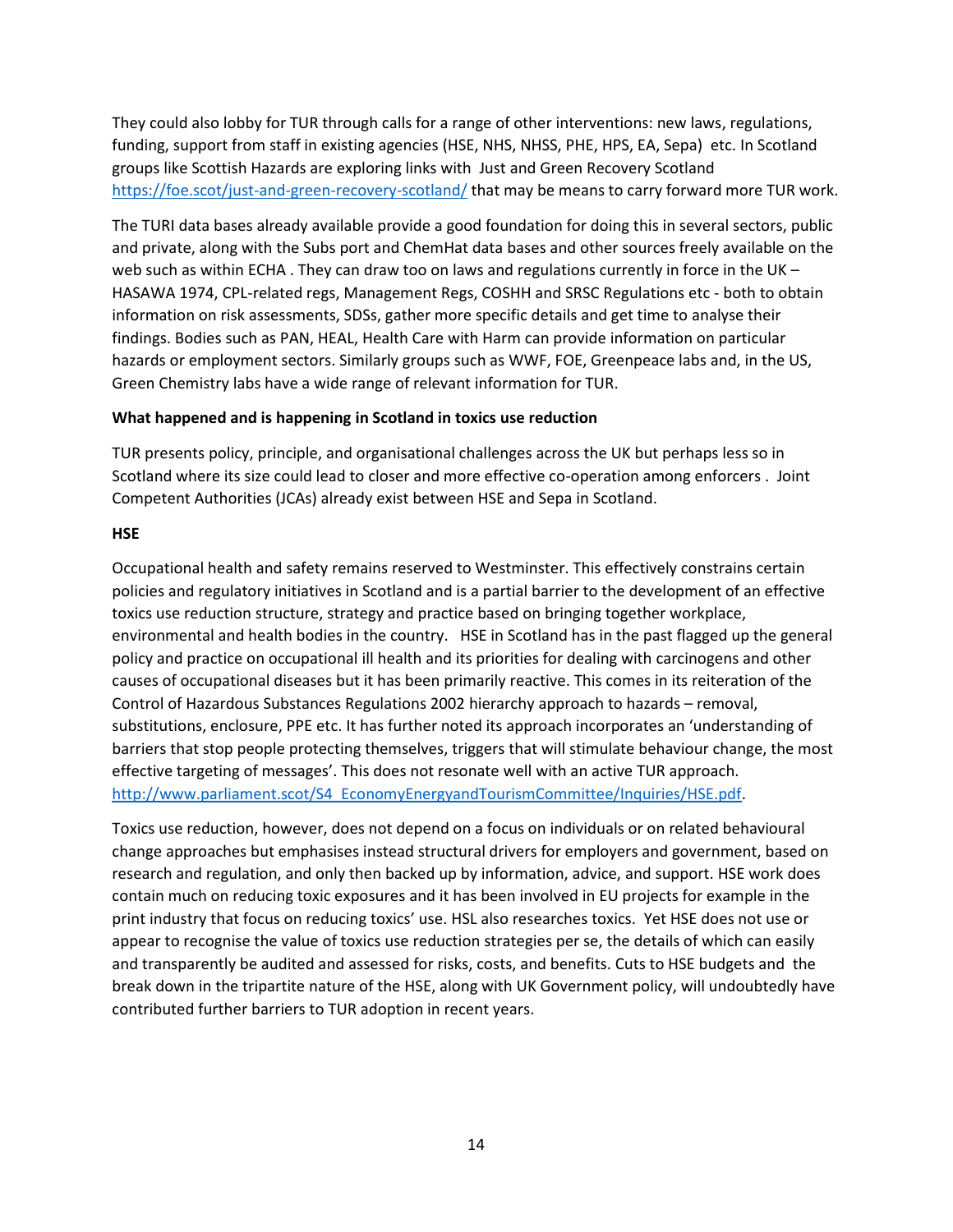#### **PHASS**

The Partnership on Health and Safety in Scotland brings together many key players in health and safety in Scotland, including the Scottish Government, Public Health Scotland's Health and Work team (previously Healthy Working Lives) enforcers, business, unions, the third sector.

https://www.hse.gov.uk/scotland/partnership.htm PHASS has attempted to create tripartite input in Scotland as health and safety and the HSE are reserved matters. Recent additional efforts have been made to increase the profile and effective activity of PHASS. These efforts have increased during the pandemic. PHASS may therefore be one of several possible vehicles through which to argue for a Scottish TUR strategy.

#### **NHS Scotland (NHSS)**

The Chief Medical officer (CMO) who advises the Scottish Government on public health and hcolleagues have a major role to play in protecting Scotland's population from health harms due to environmental exposures. The CMO is "responsible for improving the mental and physical wellbeing of people in Scotland" [https://www.gov.scot/about/how-government-is-run/directorates/chief-medical-officer/.](https://www.gov.scot/about/how-government-is-run/directorates/chief-medical-officer/) This includes a key role in continuing reductions in the incidence of coronary heart disease and stroke which may all have their origins in environmental factors directly and indirectly . On such issues as air pollution, the NHS should be the key driver for change but its powers are limited even if its advice is not. On the hazards of diesel, on particulate matter(PM) especially PM2.5s, across the UK the toll taken by such toxic substances in terms of mortality and morbidity has only recently been recognised by health bodies as an urgent priority for action.

Within Scotland's health boards, there are public health departments that advise on regional and local issues . However, their staffing expertise and resources means they may sometimes lack the knowledge and time to offer detailed advice on toxics use reduction. This became clear when various health boards were asked to advise on plans for fracking and coal bed methane applications. They also do not have a statutory and enforcement role in this field but HSE, SEPA and local authorities do.

TUR should form a part of NHSS work at the very least for toxic substances in the health sector but it remains an apparently untapped and unresponsive resource to date.

#### **Health Protection Scotland (HPS)**

Health Protection Scotland (HPS) aims " to work in partnership with others, to protect the Scottish population (5 million) from being exposed to infectious and environmental hazards which damage their health and to limit any impact on health when such exposures cannot be avoided. Its remit is to strengthen, coordinate and assure national health protection activity by carrying out surveillance, providing expert advice, ensuring an effective response to incidents, developing good practice and a competent workforce, and taking forward a portfolio of research" [https://ecdc.europa.eu/en/health](https://ecdc.europa.eu/en/health-protection-scotland-epiet)[protection-scotland-epiet.](https://ecdc.europa.eu/en/health-protection-scotland-epiet) Currently HPS is the national surveillance centre for communicable diseases and health problems associated with environmental hazards [https://www.hps.scot.nhs.uk/data/.](https://www.hps.scot.nhs.uk/data/) However, it is currently difficult to identify any systematic policy towards dangerous substances and their reduction or removal within HPS as the organisation effectively appears to have a reactive role to hazards and has limited staff and resources to change policy on such things as TUR. When its web pages are searched using key words, there is for example a significant emphasis on cancer but not carcinogens.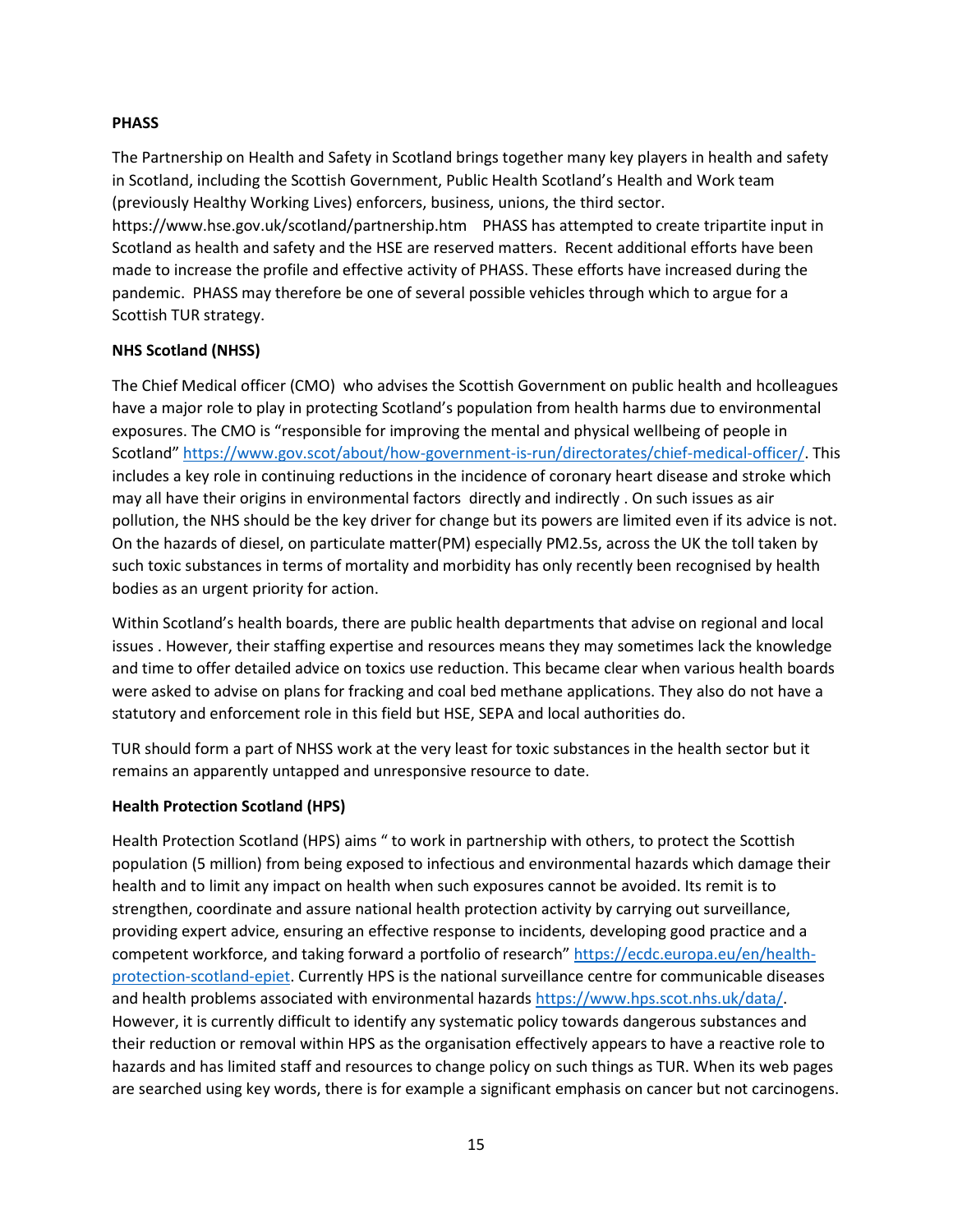This does not reflect the range of work done by HPS but does confirm its primarily NHS disease rather than disease prevention orientation.

# **Public Health Scotland**

There are concerns that the new Public Health Scotland three-year strategy says very little about health and work. Yet occupational health and safety is integral to each of its four focus areas: Covid-19; poverty and children: mental health; and communities and place. Scottish Hazards and others have called on PHS to ensure that health and work becomes an important part of PHS activity as the strategy is further developed.

# **SEPA**

SEPA's role is to protect "the environment and human health is wide-ranging, including environmental regulation, mitigating and adapting to climate change, monitoring and reporting on the state of our environment, raising awareness of environmental issues, engaging with the public through citizen science projects, and resolving environmental harms" [https://www.sepa.org.uk/about-us/.](https://www.sepa.org.uk/about-us/) In this context it could be argued toxics use reduction is built into its work across all sectors of the economy. Unlike some of the other agencies discussed in this paper, its collaboration with HSE and overlap on such subjects and regulations as the control of major industrial hazards is clearly acknowledged in its web pages. So SEPA in terms of its role, its current activities, its expertise, and its resources is in many respects effectively the 'lead body' in Scotland on addressing toxics use. SEPA's inspections, regulatory and enforcement work will therefore undoubtedly directly affect worker health as well as the wider public health. The downside is that the agency has a 'better regulation' approach often geared more to risk management not hazard removal and appears in several areas to be strongly influenced by industry groups, corporate thinking and corporate bodies at board and policy level.

# **Local government environmental health departments**

These departments contain staff responsible for enforcing occupational health and safety legislation - as well as environmental health and food safety laws - in certain sectors of the economy such as shops, warehouses, offices, and small businesses. They have a major role in monitoring and controlling local air, soil, and water pollution from toxic substances. Their health and safety activity during the Covid pandemic looks to have been greater than that of the HSE. Local authorities and their environmental health and other enforcement officers therefore look ideally placed to adopt and advocate TUR in their own organisations and in the many small businesses that they cover.

# **Where we stand now on reducing toxics in the UK and beyond.**

The UK House of Commons Environment Committee Report on Toxic Chemicals in Everyday Life which emerged in July 2019 provides an analysis that is both problematic and promising for developing toxics TUR across the country. It could have provided a blueprint for TUR but does not. There is no specific mention of TUR in the whole document. It believes: " Chemicals are pervasive in modern society and contribute to improved health and quality of life globally." In fact, only some chemicals contribute to improved health and quality of life. Other chemicals have damaged human health of workers, communities, and the wider environment whilst their development and use may have profited manufacturers and suppliers. We already know a lot about a variety of chemicals and their human and wildlife impacts as well as there being large areas of ignorance.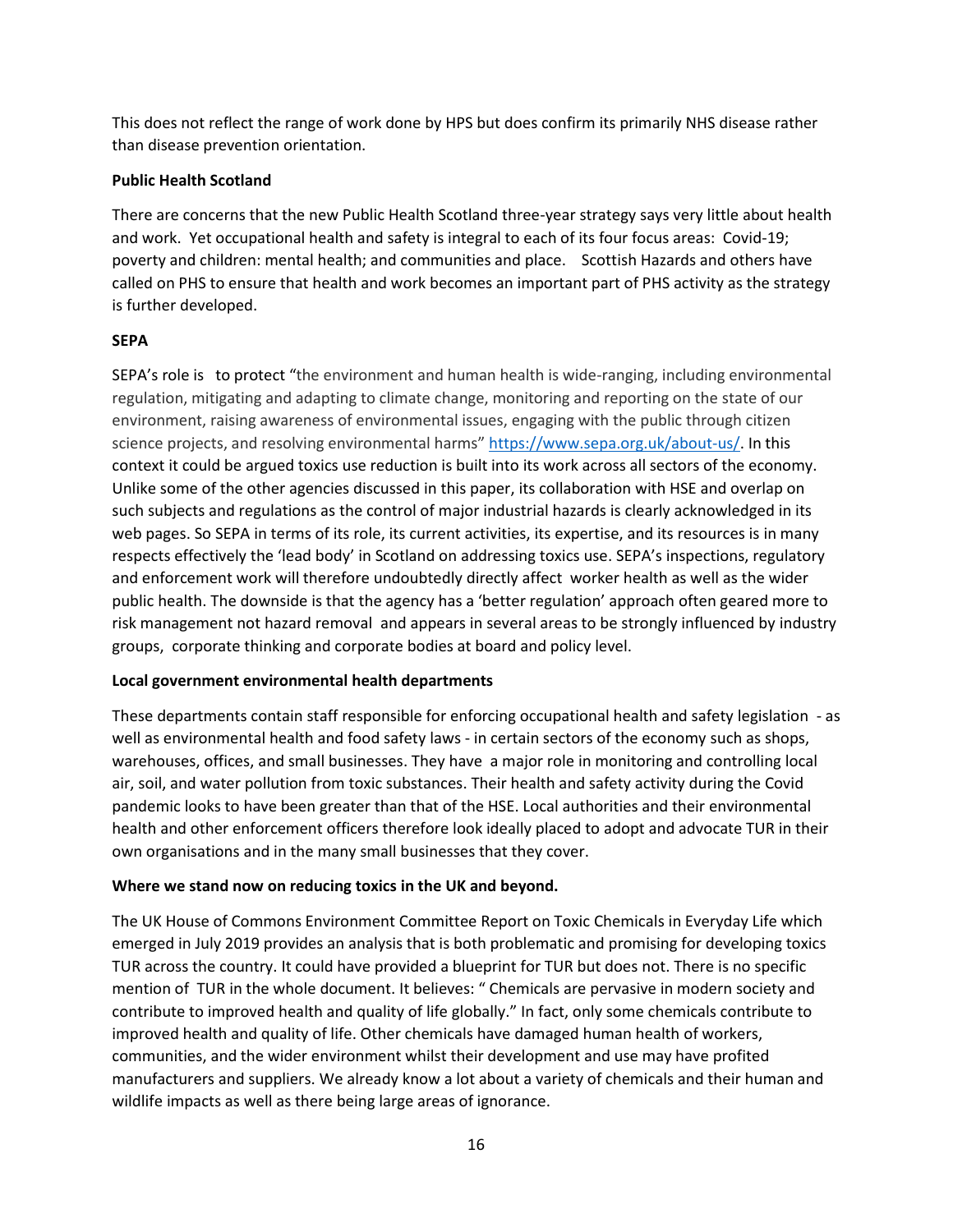So, the priority should be toxics use reduction, a hazards-based approach before a risk-based one and then biomonitoring but this report's priorities look back to front in several places in terms of shaping a chemicals strategy .

Where there are important contributions central to toxics use reduction in the evidence for example with Michael Depledge's focus on the ''do no harm" approach and indoor and outdoor exposures and Michael Warhurst's on groups of chemicals, their ideas do not seem to be fully taken on board in the report. There is too much emphasis on biomonitoring and too little on policy and actions for achieving a reduction of toxics across the board in everyday life starting with the workplace and the makers of toxic substances. Researchers always want more research but we know enough to act on many concerns already. No specific mention is made of the need for sunsetting or just transition. No mention is made of environmental justice in terms of who is exposed most to everyday chemicals and where and this principle should be a major driver in effective TUR policy and practice. Reference to the exposome and cumulative health impact assessments are missing. With all toxics policies, the first line of action should be on industry cutting or removing toxic substances and the second line only on what people can do to reduce body burden – upstream and downstream approaches are missing in the report. However there are important points raised about the value of green chemistry discussed earlier in this paper because it could underpin parts of a TUR strategy .

The Scottish parliament recognised International Workers Memorial Day 2019 and noted that year's theme was "Dangerous substances, get them out of the workplace", which focuses on workers' exposure to carcinogens and contained a strong TUR strand. This came through a motion by SNP MSP Bill Kidd which gained cross-party support

[https://www.parliament.scot/parliamentarybusiness/28877.aspx?SearchType=Advance&ReferenceNum](https://www.parliament.scot/parliamentarybusiness/28877.aspx?SearchType=Advance&ReferenceNumbers=S5M-16795) [bers=S5M-16795.](https://www.parliament.scot/parliamentarybusiness/28877.aspx?SearchType=Advance&ReferenceNumbers=S5M-16795) How, if at all, this will translate into action on carcinogens and a detailed strategy of toxics use reduction is unclear.

Actions by the Scottish Government on a low carbon economy and support for 'green jobs" also benefit toxics reduction by cutting air pollution and contributing to slowing global climate change. Extreme conditions due to climate change such as high temperatures increase the physiological effects on humans of some toxic substances directly and indirectly.

The Scottish Just Transition Commission – just transition having been advocated by trade unions for decades- should also contribute to toxics use reduction [https://www.gov.scot/groups/just-transition](https://www.gov.scot/groups/just-transition-commission/)[commission/.](https://www.gov.scot/groups/just-transition-commission/) However, just transition is about more than simply supporting a low-carbon, inclusive economy but needs to address wider chemical and materials usage including inorganic chemicals. The Commission, currently with a two-year life span, is simply not a substitute for a properly worked out and supported general toxic use reduction strategy. Scottish Government departments covering Health, Trade , Environment, Transport (diesel), industry, planning, Energy etc should be central to a coherent and workable TUR structure and strategy.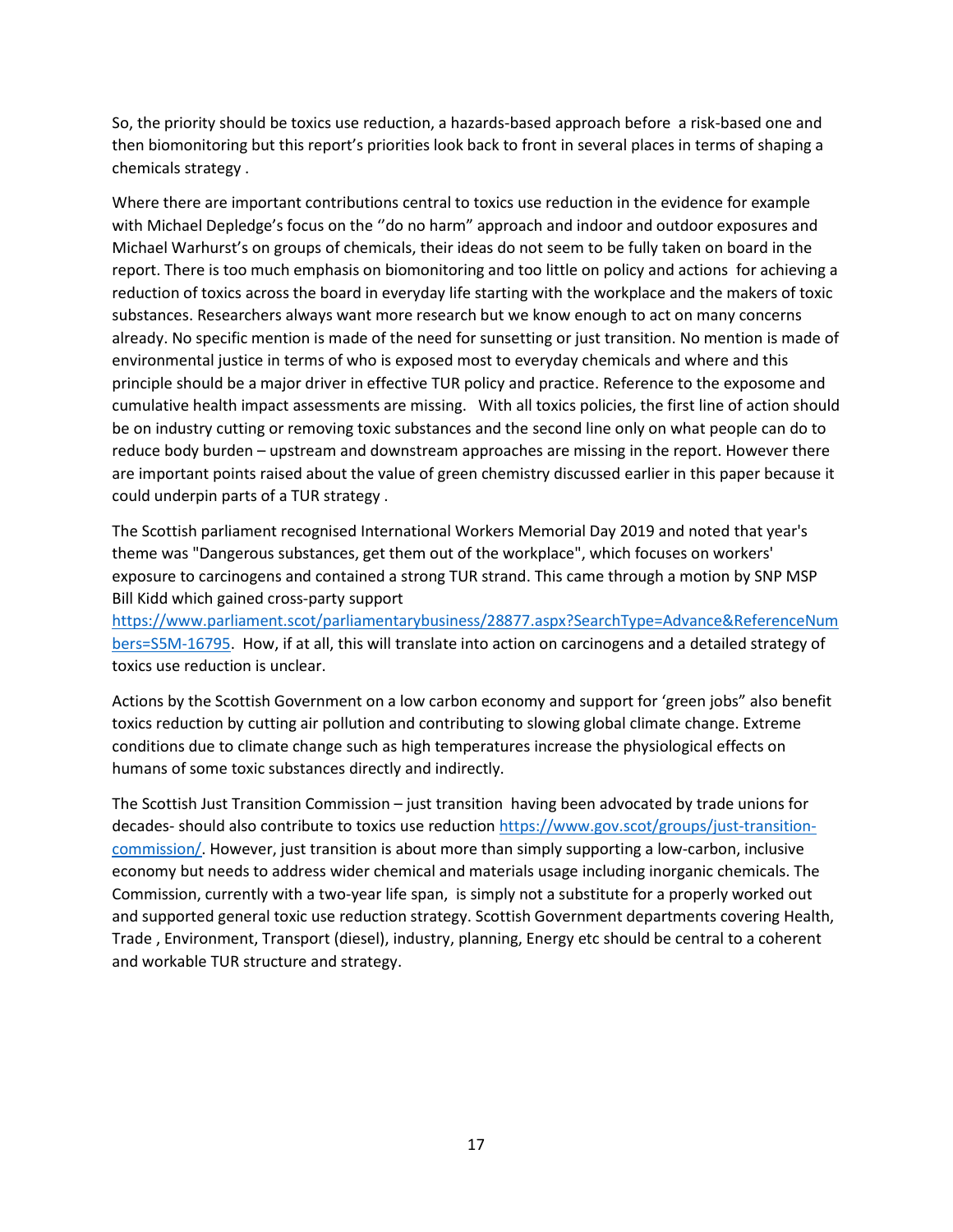Elsewhere, in the US, TURA aided by TURI continues to support workplaces to reduce toxic use and produce invaluable material that can often be used in a UK context. Hence safety reps and employers do not need to duplicate some of the specific chemical and sectoral research already done by TURI and available globally. For example, TURI has material on supply chains in electronics, wire and cable work, aerospace and military work that could be used in the UK to advance TUR immediately. It has case studies covering TUR in companies and sites and processes dealing with industrial cleaning , energy conservation, water conservation, waste reduction, VOC Reduction, process efficiency, metal finish/plating, coatings, printing, life sciences, microbreweries, food and beverage, car repair and many more topics. TURI's policy program assesses, develops, and evaluates initiatives that reduce toxins used in industry and communities. This is the type of organisation that is needed in the UK to act as a catalyst for TUR with benefits for all workers and employers, government and the public, the local community and the wider environment.

USEPA still continues to advocate green chemistry and toxics use reduction despite the hostility of President Trump to regulations including those on environmental and workplace hazards. Since 2012 and up to 2017, US facilities reported 2,226 green chemistry activities for 147 TRI chemicals and chemical categories. Green chemistry activities were reported most frequently for lead and lead compounds, methanol, toluene, copper and copper compounds, chromium and chromium compounds, and ammonia.

The sectors reporting the highest number of green chemistry activities were chemical manufacturing, fabricated metals, and computers and electronics. Chemical manufacturers used green chemistry to reduce or eliminate their use of TRI solvent and reagent chemicals, such as methanol, toluene, and ammonia. For example: A pharmaceutical manufacturing facility scaled up a process to increase product yields. The facility also modified a process for production qualification to reduce raw material needs and toluene waste generated per pound of product produced. Fabricated metal producers applied green chemistry techniques to reduce their usage of metals including lead, copper, and chromium. For example, a metal coating and engraving facility increased their use of chromium-free treatment chemicals. Computer and electronic products manufacturers reduced or eliminated their use of lead, such as lead found in solder. For example to meet European restrictions on lead in electronics, an electronics manufacturer redesigned its printed circuit assemblies to use lead-free solder.

Other 'TUR' models exist that rely on detailed assessments of substances not quick fixes unsupported by evidence. Demark introduced a toxics policy in 2017 based on targeting toxics and co-ordinating a strategic policy with a relatively well resourced and staffed organization. There were three key prongs to the policy: knowledge generation, information, and regulation. Information already existed from a range of sources on chemical products.

In addition a Centre for Substitution was created in the Danish system with specialist centres that could provide additional information on particular chemical hazards such as the National Allergy Research Centre. This knowledge generation was then fed into information for consumers along with information in the EU from REACH sources and classification, labelling and packaging data. This information is then used in assessing registrations, generating regulatory action and research, and even supporting international agreements. However, it appears to operate most effectively at a macro level and be policy-orientated and policy-driven.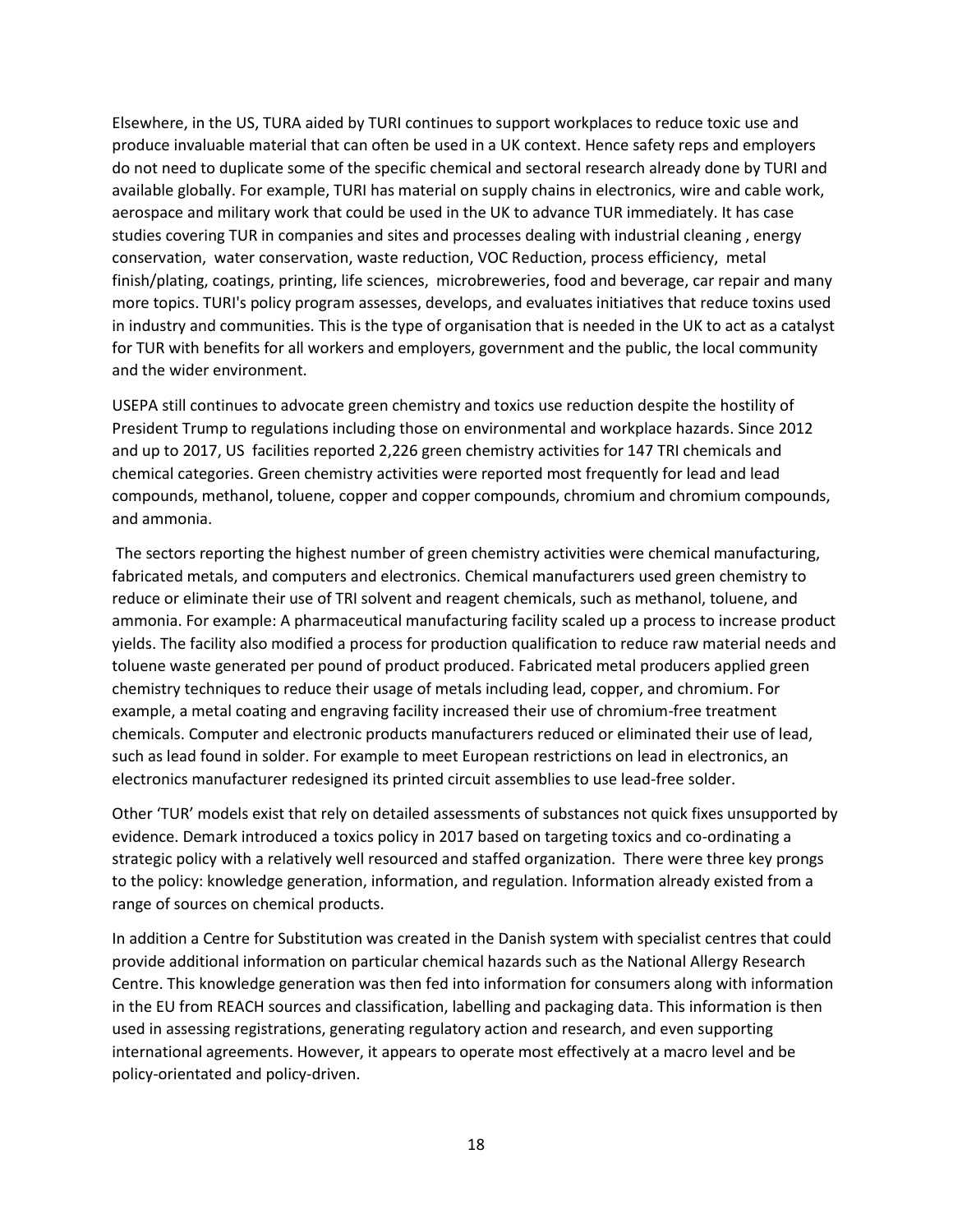In contrast the TURI approach, although influential at state level, provides practical advice, information, and solutions in workplaces immediately useful to workers and employers.

# **Moving the Toxics Use Reduction agenda forward**

Opportunities exist at many different levels to introduce or adopt more effective TUR policies through governments, employers, trade unions and non-governmental organisations. Some sort of framework and legal structure is currently possible in Scotland, Northern Ireland, and Wales along the lines of the Massachusetts TURA. Such a measure would include registration of toxics substances with regard to large consumers of chemicals, preparation of TUR plans in large and small workplaces linked to training, technical support and advice from the TURI/TURA type body set up by the appropriate regulations. As the US experience has shown over almost a quarter of a century, this would be a cost-effective initiative beneficial to employers, workers, local communities, and the environment.

Scottish Hazards are calling for a Scottish Toxics Use Reduction Strategy in their Manifesto for the 2021 Scottish parliament Elections, 'A Manifesto for Fairer, Healthier, Safer and Greener Workplaces' [\(https://www.scottishhazards.org.uk/2021-manifesto/our-manifesto-for-fairer-healthier-safer-and](https://www.scottishhazards.org.uk/2021-manifesto/our-manifesto-for-fairer-healthier-safer-and-greener-workplaces/)[greener-workplaces/\)](https://www.scottishhazards.org.uk/2021-manifesto/our-manifesto-for-fairer-healthier-safer-and-greener-workplaces/) . They advocate a Toxics Use Reduction Strategy underpinned by legislation and an institute modelled on the successful one established at University of Massachusetts, Lowell. It would support businesses, trade unions, local authorities, and communities to develop plans for reducing toxic use.

In taking this forward, there are crucial roles for government, enforcers, employers, and trade unions. Toxic use reduction should have a greater part to play in the 'greening the workplace agenda' to encourage youngers workers, many of whom have a greater awareness of environmental issues, to become active in trade unions. Trade unions can give an effective voice to workers on green issues and toxic use reduction plans could easily be developed and agreed between trade unions and employers. Scotland does not of course need TUR legislation or an institute for this to begin immediately. The health and safety structures should already exist in unionised workplaces and the reduction of toxins is clearly a health and safety issue by elimination or substitution: far more effective than provision of Personal Protective Equipment.

In Scotland, the initiative could and should complement other national and international activities for example the Scottish Fair Work Initiative (Fair Work should be toxics free work], the ILO Decent Work and Sustainable Development Agenda, and Just Transition Commission. Currently there are a range of initiatives in workplaces that would fit into a TUR model but they are often hidden, fragmented and may prove short-lived.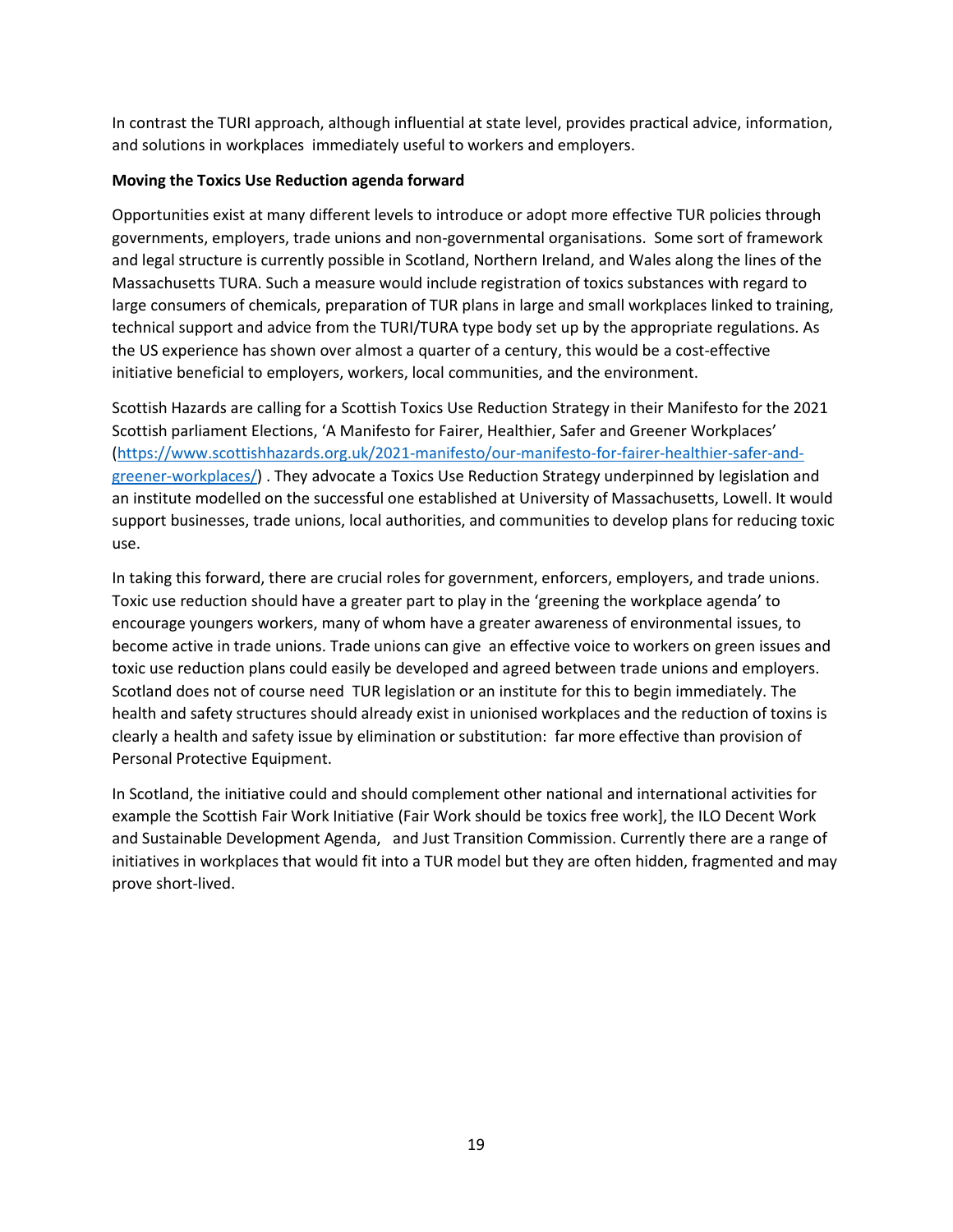#### **Bibliography**

Ahrens, A., Braun, A., von Gleich, A., Heitmann, K., Lißner, L (2016) Hazardous Chemicals in Products and Processes: Substitution as an Innovative Process. Physica-Verlag.3-7908-1642-6pp. 21–23.

Applegate JS (2008) Synthesizing TSCA and REACH: practical principles for chemical regulation reform. Ecol. Law Q. 35(4):721–69G.

Blue Green Alliance (nd) Chemical and Occupational Safety and Health Principles. Minneapolis. [www.bluegreenalliance.org](http://www.bluegreenalliance.org/)

Canadian Environmental Law Association (2008) OUR TOXIC-FREE FUTURE: AN ACTION PLAN AND MODEL TOXICS USE REDUCTION LAW FOR ONTARIO.

Columbia University Earth Institute (2014) Toxic Chemicals All Around Us: Is Green Chemistry the Answer? [https://blogs.ei.columbia.edu/2014/12/08/toxic-chemicals-all-around-us-is-green-chemistry](https://blogs.ei.columbia.edu/2014/12/08/toxic-chemicals-all-around-us-is-green-chemistry-the-answer/)[the-answer/](https://blogs.ei.columbia.edu/2014/12/08/toxic-chemicals-all-around-us-is-green-chemistry-the-answer/) (accessed October 7 2019)

Danish Ministry of Environment and Food Environment Protection Agency (2017) Effect Assessment of the Chemicals Initiatives 2014 – 2017. Environmental Project. no. 1965 November 2017

European Chemicals Agency (2016) Report on the Operation of REACH and CLP.

Fisher L (2019) Health fears over military paint linked to cancer. April 19<sup>th</sup>. <https://www.thetimes.co.uk/article/health-fears-over-military-paint-linked-to-cancer-mz6frpnbq>

EASHW (2009) Assessment, elimination and substantial reduction of occupational risks. Luxembourg: Office for Official Publications of the European Communities. ISBN 978-92-9191-227-8. European Agency for Security and Health at Work, 2009

ECHA (nd) Chromium VI compounds - Substance Information[. https://echa.europa.eu/substance](https://echa.europa.eu/substance-information/-/substanceinfo/100.239.176)[information/-/substanceinfo/100.239.176](https://echa.europa.eu/substance-information/-/substanceinfo/100.239.176)

Farmer JG, Paterson E, Bewley RJ, Geelhoed JS, Hillier S, Meeussen JC, Lumsdon DG, Thomas RP, Graham MC. (2006) The implications of integrated assessment and modelling studies for the future remediation of chromite ore processing residue disposal sites. Sci Total Environ. 2006 May 1;360(1-3):90-7

Geiser K, Tickner J, Torrie Y (2009) Reforming state-level chemicals management policies in the United States: status, challenges, and opportunities. New Solut. 19(1):9-29. doi: 10.2190/NS.19.1.c.

Geiser K, Tickner J, Edwards S, Rossi M (2015) The architecture of chemical alternatives assessment. Risk Anal 2015; 35(12):2152-2161, 10.1111/risa.12507.

Gottleib R (ed) (1995) Reducing Toxics. Island Press, California

Harvard University (2011) Green chemistry: reducing production of hazardous substances through innovative design [http://sitn.hms.harvard.edu/flash/2011/green-chemistry-reducing-production-of](http://sitn.hms.harvard.edu/flash/2011/green-chemistry-reducing-production-of-hazardous-substances-through-innovative-design/)[hazardous-substances-through-innovative-design/](http://sitn.hms.harvard.edu/flash/2011/green-chemistry-reducing-production-of-hazardous-substances-through-innovative-design/) (accessed October 7 2019)

House of Commons (2019) Toxic Chemicals in Everyday Life . Environmental Audit Committee. Twentieth Report of Session 2017–19. 10 July 2019. HC 1805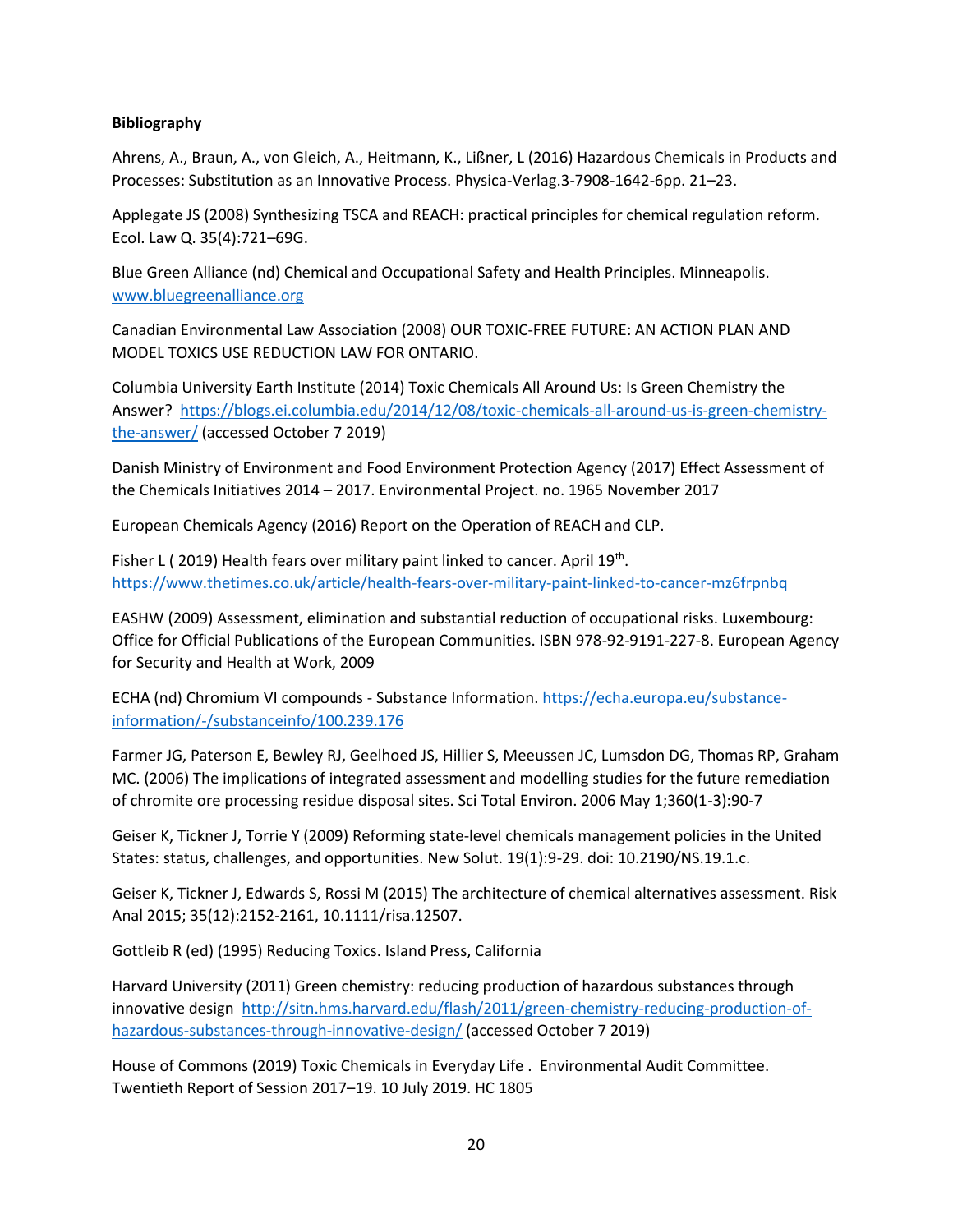Hueper W C. Occupational tumours and allied diseases. Charles C Thomas, Springfield Ilinois:19421: 56-l.

ILO (nd) Decent work and the 2030 Agenda for sustainable development <https://www.ilo.org/global/topics/sdg-2030/lang--en/index.htm>

Jacobs MM, Malloy TF, Tickner JA, Edwards S (2016) Alternatives Assessment Frameworks: Research Needs for the Informed Substitution of Hazardous Chemicals. Environ Health Perspect 124(3):265-80, 10.1289/ehp.1409581.

Klein N (2019) On Fire: The Burning Case for a Green New Deal. Allen Lane, UK

Laden F and Gray G (1993) Toxics Use Reduction: Pro and Con. RISK: Health, Safety & Environment (1990-2002) Volume 4 Number 3 RISK: Issues in Health & Safety Article 4. June 1993

Loonen H (2019) Half of checked chemicals unsafe in current commercial use. European Environment Bureau. <https://eeb.org/press-release-sev-report/>

Manik R (199O)Toxics Use Reduction in Massachusetts,-. Pollution Prevention News, US EPA.

Massey R (2017) The Right Chemistry: a business prescription for reducing toxic chemical use <https://www.greenbiz.com/article/business-prescription-reducing-toxic-chemical-use> (accessed October 7 2019)

Oregon State (1989) Toxics Use Reduction and Hazardous Waste Reduction Act . State of Oregon ORS 465.003-465,037

Oosterhuis F (2006) Substitution of hazardous chemicals. A case study in the framework of the project 'Assessing innovation dynamics induced by environment policy'. Dutch Institute for Environmental Studies.

Pettifor A (2019) The Case for the Green New Deal. Verso, London

Sackman K et al (2018) Impact of European chemicals regulation on the industrial use of plasticizers and patterns of substitution in Scandinavia. Environment International 119. 346–352

Shaffer, R.M.; Smith, M.N.; Faustman, E.M (2017) Developing the Regulatory Utility of the Exposome: Mapping Exposures for Risk Assessment through Lifestage Exposome Snapshots (LEnS). Environ Health Perspect. 125, 8.DOI:10.1289/EHP1250. https://ehp.niehs.nih.gov/EHP1250/

Solomon G (nd) California's Green Chemistry Initiative at Age 10: california-green-chemistry-report <http://www.phi.org/resources/?resource>

Solomon, G.M.; Morello-Frosch, R.; Zeise, L.; Faust, J.B (2016) Cumulative Environmental Impacts: Science and Policy to Protect Communities. Annu Rev Public Health. 37:83-96. DOI: 10.1146/annurevpublhealth-032315-021807. https://escholarship.org/uc/item/6xq6n38x

Tickner JA, Schifano JN, Blake A, Rudisill C, Mulvihill MJ (2015) Advancing safer alternatives through functional substitution. Environ Sci Technol. 49:742-749, 10.1021/es503328m.

Tickner, J., Weis, C.P., Jacobs, M (2017) Alternatives assessment: new ideas, frameworks and policies. J. Epidemiol. Community Health 71 (7), 655–656.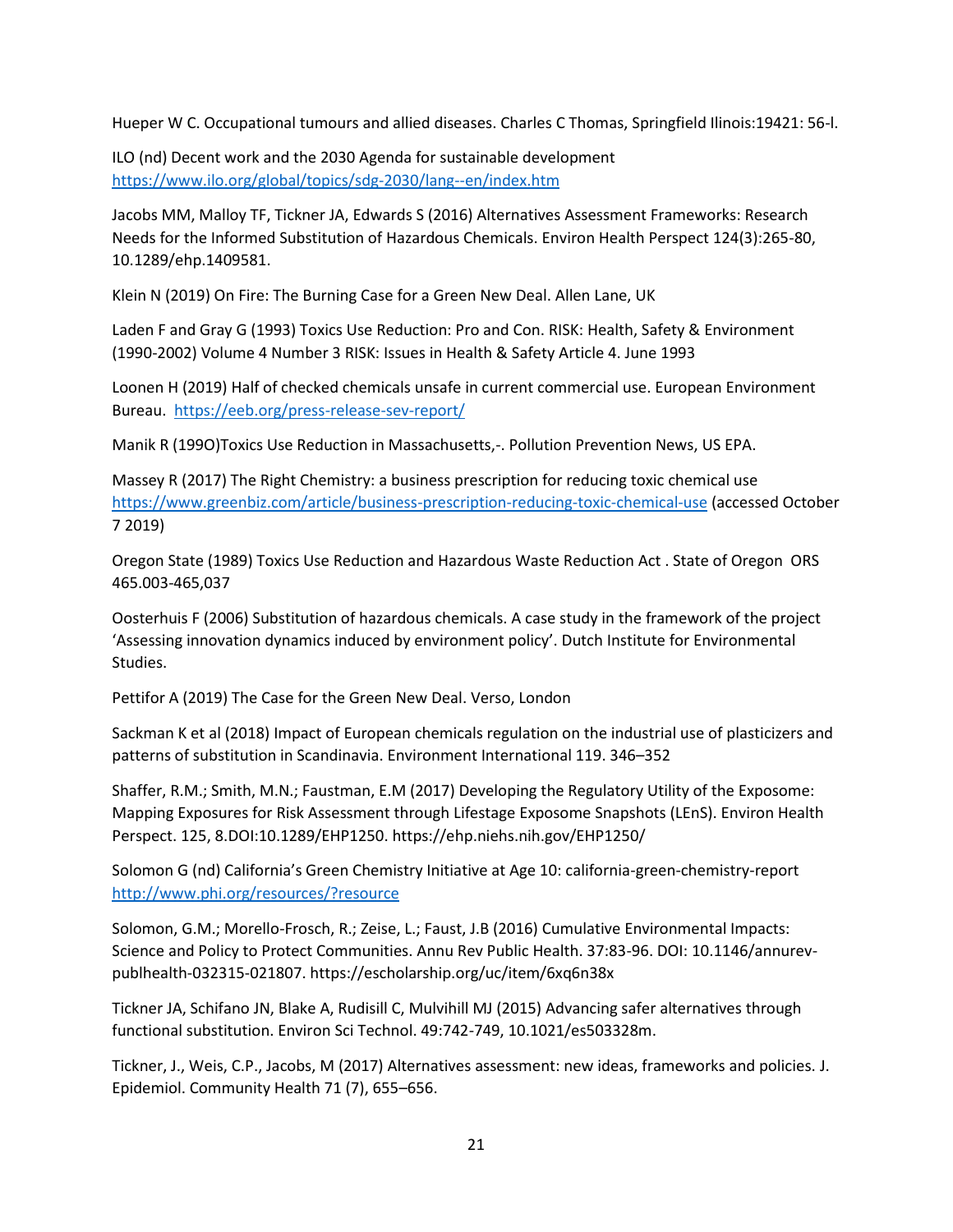Toxics Use Reduction Institute [TURI] (nd) Massachusetts.<https://www.turi.org/>

TURI (2005) Alternatives Assessment for Toxics Use Reduction: A Survey of Methods and Tools. Methods and Policy Report No 23. UMass Lowell.

TURI (2019) ARTIFICIAL TURF. Selecting Safer Alternatives for Athletic Playing . April 17 019. Field[shttps://www.turi.org/Our\\_Work/Community/Artificial\\_Turf](https://www.turi.org/Our_Work/Community/Artificial_Turf)

US EPA (nd) Green Chemistry Activities. [https://www.epa.gov/trinationalanalysis/green-chemistry](https://www.epa.gov/trinationalanalysis/green-chemistry-activities)[activities](https://www.epa.gov/trinationalanalysis/green-chemistry-activities) (accessed October 7 2019)

USEPA (nd) TRI Pollution Prevention Search (P2) [https://www3.epa.gov/enviro/facts/tri/p2.html.](https://www3.epa.gov/enviro/facts/tri/p2.html) (accessed October 7 2019)

Van Larebeke N, Sasco A, Brophy J, Keith M, Gilbertson M, Watterson A (2008. April –June) . Sex Ratio Changes as Sentinel Health Events of Endocrine Disruption . IJOEH

Watterson A (1997) Tackling scientific uncertainty in controlling workplace and related chemical hazards: policy and practice with particular reference to toxics reduction. Journal of Institute of Occupational Safety and Health 1:31-40.

Watterson A (1998) Toxics Use Reduction: a case study of MDF on managing risk in workplace and wider environments. Centre for Occupational and Environmental Health, De Montfort University, Leicester

Watterson A, Gorman T, O'Neill R (2008) Occupational cancer prevention in Scotland: a missing public health priority. Eur.J . Oncol.v, ol.1 3,n .3, pp. 161-169. Position paper/Commentario Prevenzi.ondee i tumori professionalii n Scozia,GranB retagna: una priorilir bascurala della sanitd pubblica

Watterson A et al (2008) A Report of the International Occupational and Environmental Cancer Prevention Conference . Stirling, Scotland Conference . Eur.J.Oncol., vol. XIII, n. 2, pp115-122

Watterson A. (2011) An Occupational Health and Safety Administration for Scotland. www.scottish.parliament.uk/ScotlandBillCommittee/.

Watterson A, O'Neill R, Gorman T, McCourt J (2011) Health and Safety in Scotland . Written evidence to the House of Commons Scottish Affairs Committee.

Watterson A, O'Neill R, Gorman T, McCourt J (2013) Occupational Health and Safety in Scotland: an opportunity to improve work environments for all . OEHRG, Stirling University, Stirling. http://www.regulatingscotland.org/

Watterson A (2013) Arsenic and Old Wool: An Early Example of the Precautionary Principle in the Risk Management Cycle or Sheep in a Toxic Wolf's Clothing? pp 65-78 in Understanding Risk: ed M Beck. Nova Science Publishers, USA. ISBN 10: 1628089466 ⁄ISBN 13: 9781628089462

Watterson A (2013) "Competing interests at play? The struggle for occupational cancer prevention in the UK in Safety or Profit? Ed Theo Nichols and David Walters. Baywood Press, Boston, USA